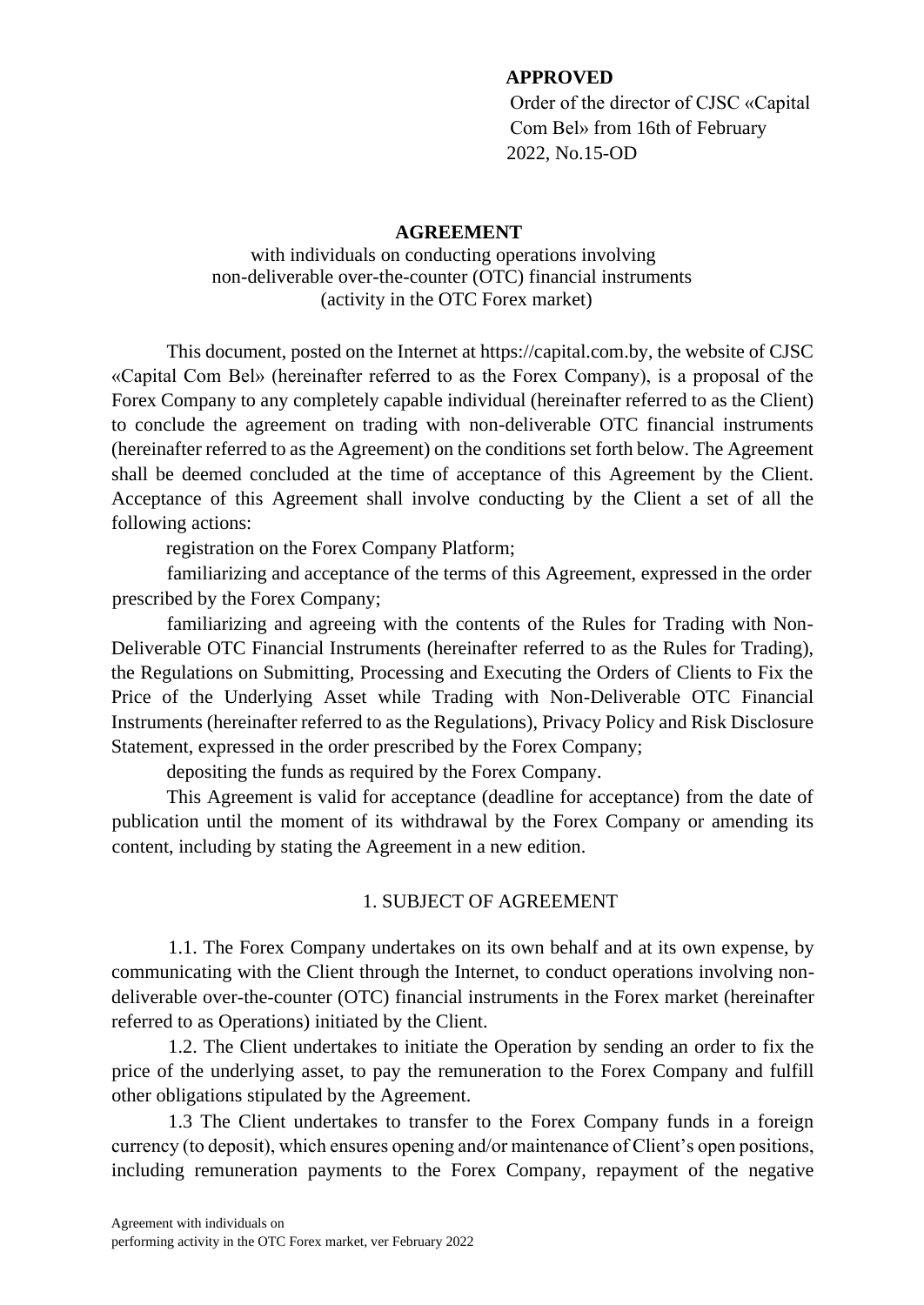financial result of the Operations made, and the fulfillment of other obligations stipulated by the Agreement.

1.4. Interest shall not be charged on the balance of funds deposited by the Client.

1.5. The Operations stipulated by the Agreement may be performed using the Margin leverage.

1.6. The Client shall be obliged to pay remuneration to the Forex Company for conducting the Operations. The list of types of remuneration for the Client's Operations is specified within this Agreement and the Rules for Trading.

1.7. The income tax from the profits received by the Client under the Agreement shall be paid in accordance with the law of the Republic of Belarus. 1.8. The Client receives information on the prices of underlying assets automatically through the Platform based on the data provided by the liquidity provider of the Forex Company.

1.9. In regards to operations in non-deliverable OTC financial instruments, the Forex Company shall only perform execution, without providing trust management and without giving recommendations to the Client. Information or analytical materials published on the official website of the Forex Company or provided to the Client in any other way are not recommendations for any possible decisions made by the Client. The Clients shall act on their own will, in their own interests and at their own discretion, bearing full responsibility for all operations they conduct and for their investment decisions.

## 2. CLIENT IDENTIFICATION

2.1. The identification of the Client of the Forex Company is a set of actions to gather personal data about the Client, as well as to verify the credibility of this data. The Client shall pass the identification procedure before conducting operations involving nondeliverable over-the-counter (OTC) financial instruments unless otherwise specified within subclauses 2.2-2.3 of this Agreement. The Forex Company evaluates and verifies the information and documentation provided by the Client, and in case no violations are identified and all the necessary data is provided, then the Client's account on the Platform will be successfully created. The data provided by the Client during identification is a subject to verification, during which measures on preventing money laundering, financing of terrorist activities and financing the proliferation of weapons of mass destruction will be taken.

2.2. When carrying out identification of the Client, the Forex Company has the right to complete it within 15 calendar days after the date of the conclusion of this Agreement if the amount of Funds deposited by the Client before the completion of identification does not exceed 100 base values (hereinafter - deferred identification). In case of deferred identification, the Client has the right to start conducting operations involving nondeliverable over-the-counter (OTC) financial instruments (using the Platform) before completing the identification procedure.

2.3. If within 15 calendar days after the date of the conclusion of this Agreement, the Client has not provided the data and (or) documents necessary to complete the identification, and (or) based on the documents provided by the Client it is established that the Client has violated the requirements of Section 14 of this Agreement, the Forex Company unilaterally terminates the Agreement with such Clients, compulsory closes their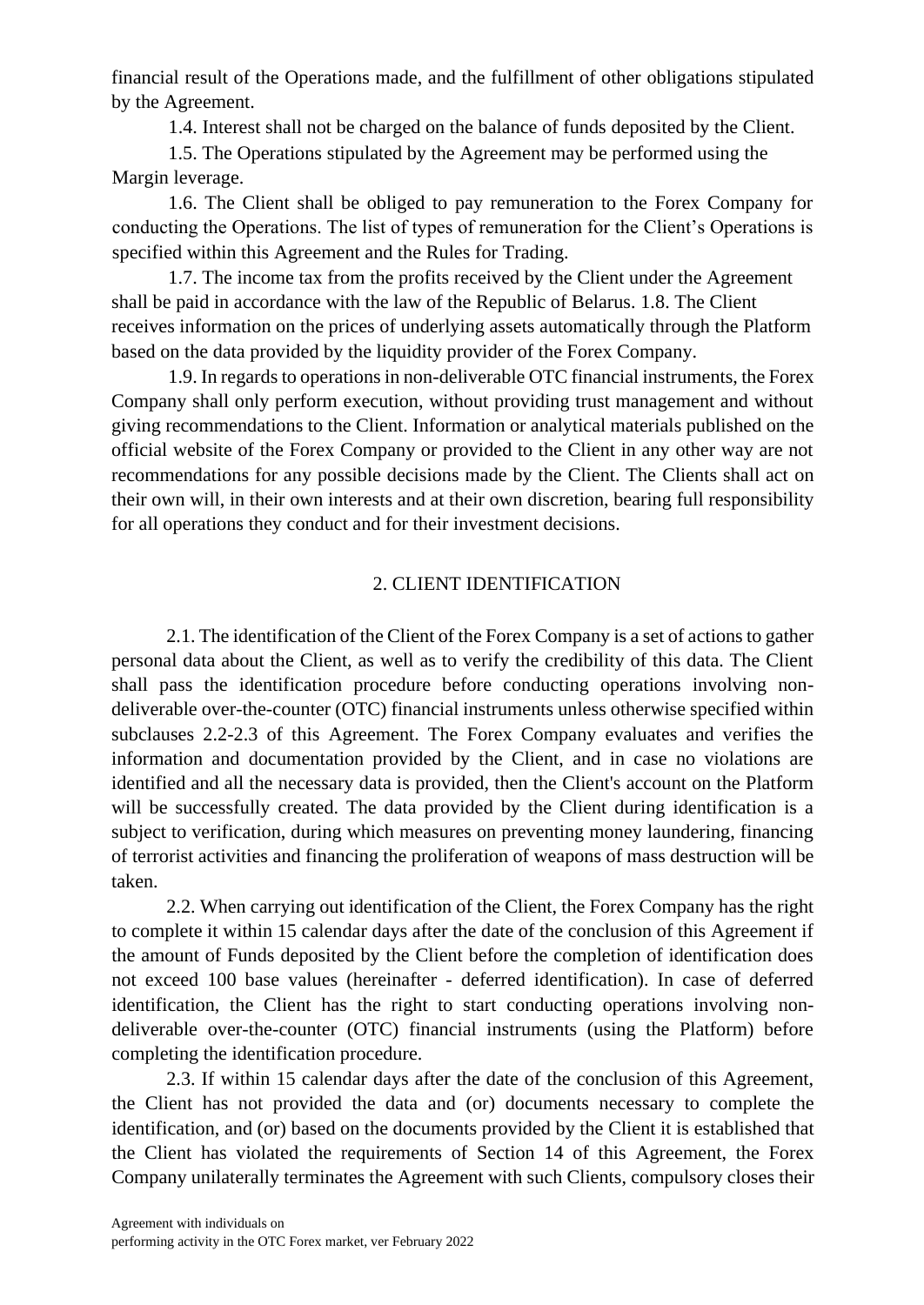positions at the current market price at the time of closing and refunds the remainder of the funds under the terminated Agreement in an amount not exceeding 100 base values. Refunds under the terminated Agreement in an amount not exceeding 100 base values are carried out in the currency of the Client's account.

For the purposes of calculating the limit of the amount of funds on Client's account which can be refunded upon termination of the Agreement in case of deferred identification as specified by this Agreement, the official exchange rate of the Belarusian ruble against foreign currencies established by the National Bank of the Republic of Belarus on the date of deposit and (or) return of the Funds is applied.

2.4. If, as the result of operations involving non-deliverable over-the-counter (OTC) financial instruments before the completion of the Client's identification, the balance of the Client's account exceeds 100 base values, then upon termination of this Agreement in the manner specified within clause 2.3, the Funds in the amount of the difference (the amount exceeding 100 base values) become the property of the Forex Company.

## 3. PROCEDURE FOR DEPOSITING THE FUNDS. FUNDS ACCOUNTING AND WITHDRAWING. CONDITIONS AND TERMS OF PAYMENTS BETWEEN THE CLIENT AND THE FOREX COMPANY

3.1. The Client shall make the deposit to their account via bank transfer, bank payment card and (or) using payment services with which the Forex Company has concluded relevant agreements.

The Client acknowledges and agrees with the fact that in case the Client opens an account in the Forex Company and gives an instruction to make a deposit, their funds will be held by the Forex Company's bank and that this bank can be a bank established in the Republic of Belarus. In this case funds will be held under the regulation of the National Bank of the Republic of Belarus.

It is not allowed to make a deposit from accounts (bank cards) which do not belong to the Client and the Forex Company will not return the funds lost in trading even if the Client deposited the funds using a payment method belonging to the third party.

Step-by-step procedure of depositing funds.. To deposit to the account, the Client opens a special section of the Platform and selects the method of deposit from the suggested options (bank transfer, bank payment card, payment services: Apple Pay and others). Next, the Client enters the desired amount of deposit, the details of the payment method and confirms their actions by clicking the appropriate button to deposit the funds. When choosing a bank payment card, the Client selects a specific card from which the deposit is planned and enters card details. When choosing a bank transfer, the Client is offered the bank details of the Forex Company for issuing instructions to the Client's bank.

3.2. The service bank, the processing system or the payment system may establish common limits on all payment transactions regardless of the will of the Forex Company. The service bank, the processing system or the payment system may establish terms and (or) the procedure of the transactions regardless of the will of the Forex Company.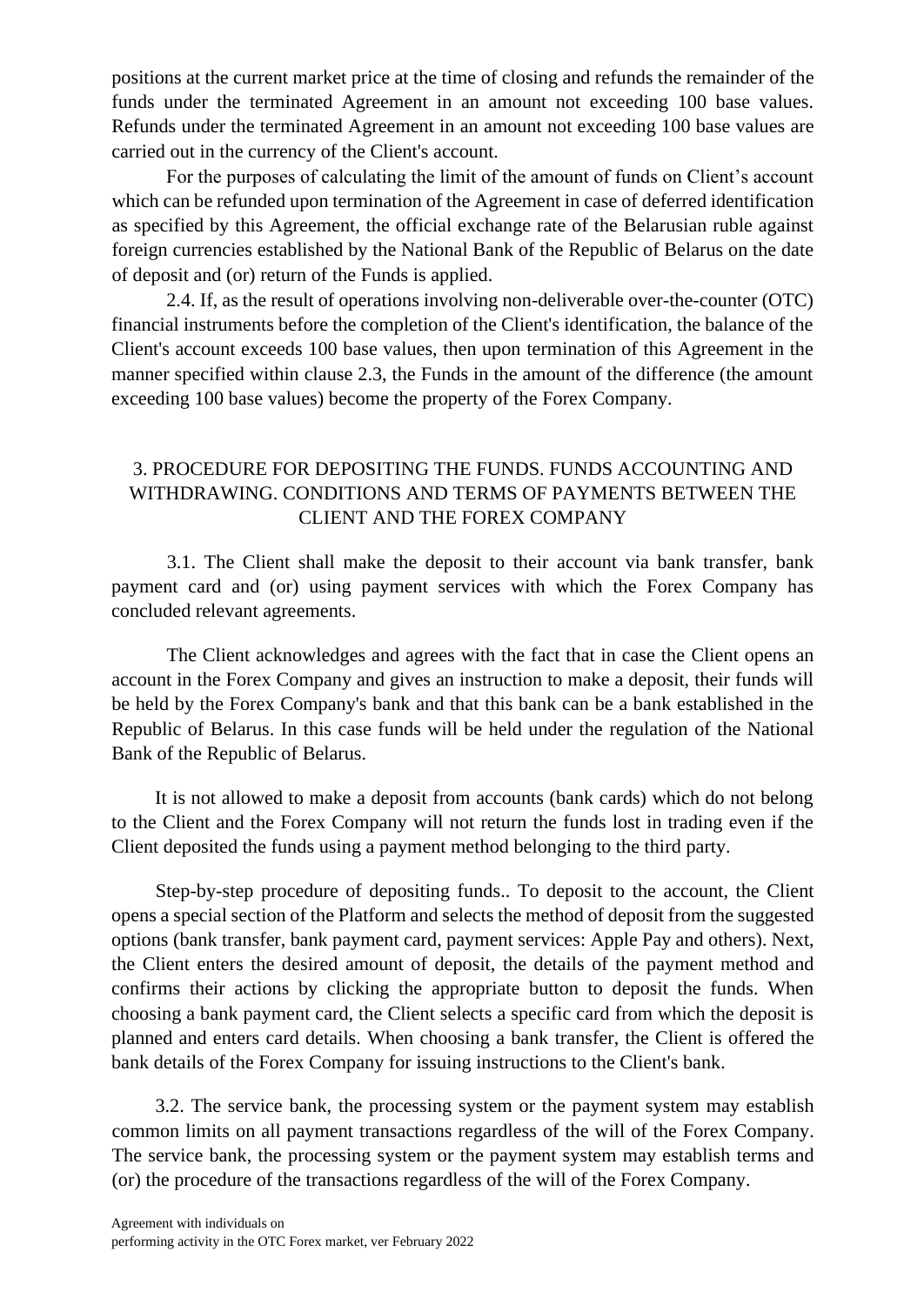3.3. The Client understands and agrees that the Forex Company shall not be responsible for the timing of the payments and for the circumstances that caused a technical failure during the transfer, if they arose through no fault of the Forex Company.

3.4. The Client understands and agrees that all commissions and other costs associated with the implementation of the chosen method of transfer and crediting of funds shall be paid at the expense of the Client, unless the Forex Company wishes to charge part or all of these costs to its expenses at its discretion.

3.5. Funds accounting can be performed in U.S. Dollars, Euros, Pounds sterling, Polish zlotys and Russian roubles The Client shall choose the account currency when opening an account on the Platform of the Forex Company. If the currency of the funds deposited by the Client differs from the currency of the opened account, the conversion shall take place at the internal rates of the banks of the Client and the Forex Company, as well as the payment systems used in order to conduct the transaction.

3.6. Accounting of the funds on the Client account's balance shall be performed on the Platform in terms of accounts and currencies. The amount of funds is increased by the amount of the positive price difference for the conducted Operations, and reduced by the amount of the negative price difference for the executed Operations.

3.7. The minimum amount of funds deposited by the Client is set by the Forex Company and depends on the chosen currency and the method of deposit. The minimum amount of deposit is displayed to the Client on the Platform under the «Deposit» section in the process of Deposit.

3.8 When conducting operations on depositing/withdrawing the funds to/from the Client's account, the Forex Company shall be guided by the law of the Republic of Belarus on preventing money laundering, financing of terrorist activities and financing the proliferation of weapons of mass destruction, as well as the law of the Republic of Belarus on foreign exchange regulation and currency control and other regulatory acts of the Republic of Belarus.

3.9. The Client shall at any time be entitled to declare the return of part or all of the funds on his/her account, by sending the Forex Company the request (application) to withdraw the funds from the account. The amount of funds available for withdrawal shall be calculated as follows:

- if there are no open positions in the Client's account, the amount of funds available funds for withdrawal shall be equal to the amount of Funds on the Client's account;

- if there are open positions in the Client's account, the calculation of funds available for withdrawal shall be performed automatically in real time, taking into consideration the floating loss (profit) on open positions and the amount of Margin required to hold open positions.

The Forex Company is entitled to set up the limits on minimum and maximum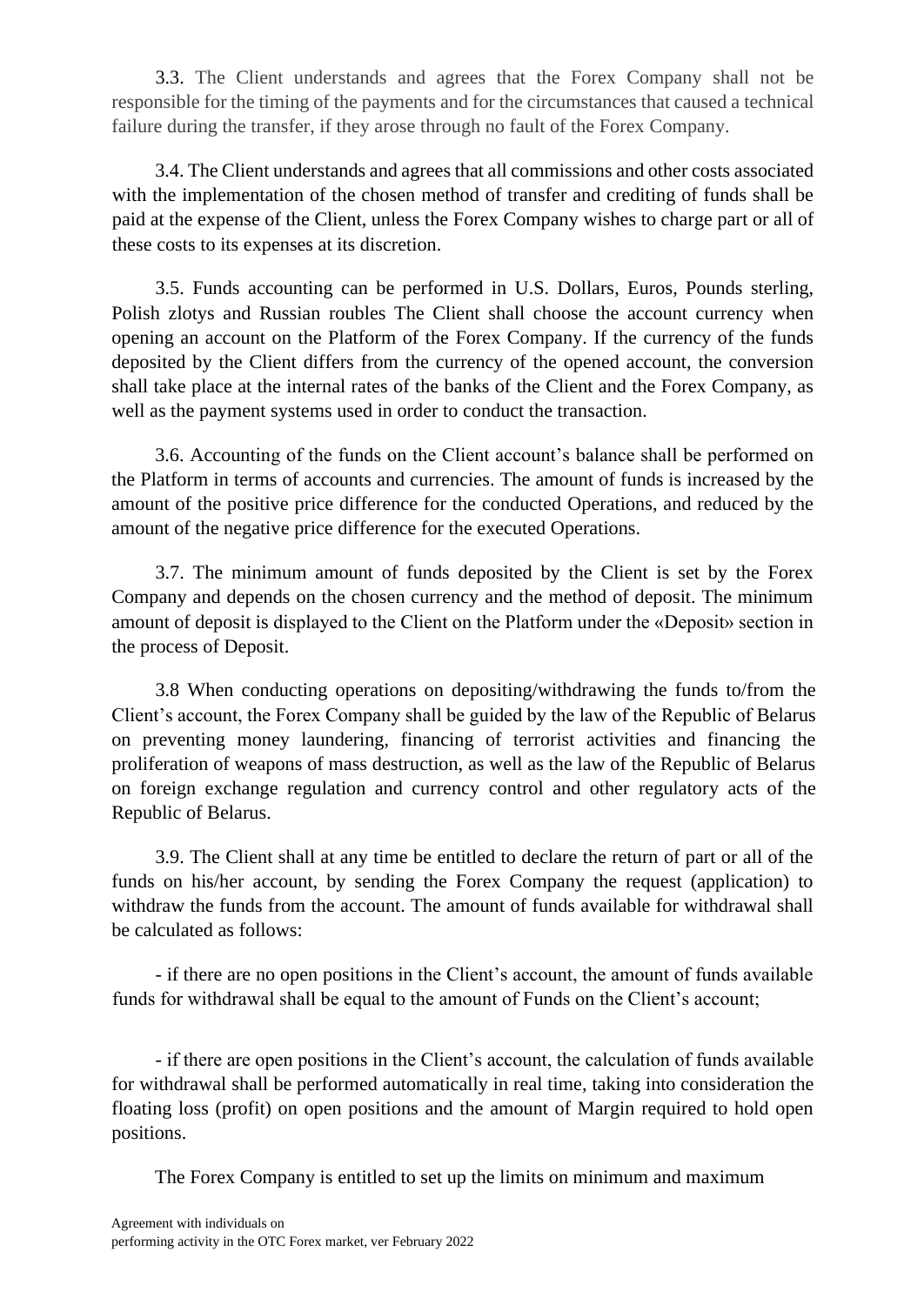amount of funds available for withdrawal at its own discretion.

The Forex Company has the right to reject the Client's request (application) for funds withdrawal if it does not meet these conditions, or the Forex Company has reason to believe that the Client has violated any of the provisions of this Agreement.

Step-by-step procedure for withdrawing funds. To withdraw funds from the account, the Client opens a special section of the Platform and selects the withdrawal method from the suggested options (bank transfer, bank payment card, payment services: Apple Pay and others). Next, the Client enters the desired withdrawal amount, payment details and confirms their actions by clicking the appropriate button. When choosing a bank payment card, the Client selects a specific card to which it is planned to withdraw and enters card details. When choosing a bank transfer, the Client is asked to enter the withdrawal amount and the bank details of the Client's bank to make a withdrawal of funds by this method.

It is not allowed to request funds withdrawal to the payment methods which do not belong to the Client.

3.10. The Forex Company processes all funds withdrawals within up to five working days. This period does not include time it takes for the service bank, the processing system or the payment system. to process the transaction. In exceptional cases (suspicion of the doubtful nature of the Operation, at the time of fixing technical failures, etc.) the Forex Company reserves the right to increase this period.

At the Client's request, the Forex Company assists in providing information on the transaction performed by the service bank, the processing system or the payment system.

3.11. If the refund of Funds previously transferred to the Client on the basis of an application (request) for withdrawal of funds arrives to the Forex Company's account, the refund amount received in the Forex Company's account shall be credited to the Client's account, with the associated fees and other costs paid at the Client's expense by deducting them from the amount of the credited refund, unless the Forex Company wishes to cover part or all of these costs at its expenses at its discretion.

3.12. If the Client uses several cards when depositing or withdrawing the funds to/from the Platform, or the Client chooses a withdrawal method which differs from the deposit method, or in other cases, the Forex Company may require, and the Client undertakes to provide additional confirming information or documents in order to comply with the legislation of the Republic of Belarus in the field of preventing money laundering, financing of terrorist activities and financing the proliferation of weapons of mass destruction.

# 4. THE PROCEDURE FOR CALCULATING AND PAYING THE REMUNERATION TO THE FOREX COMPANY, AND TERMS AND PROCEDURE OF ITS PAYMENT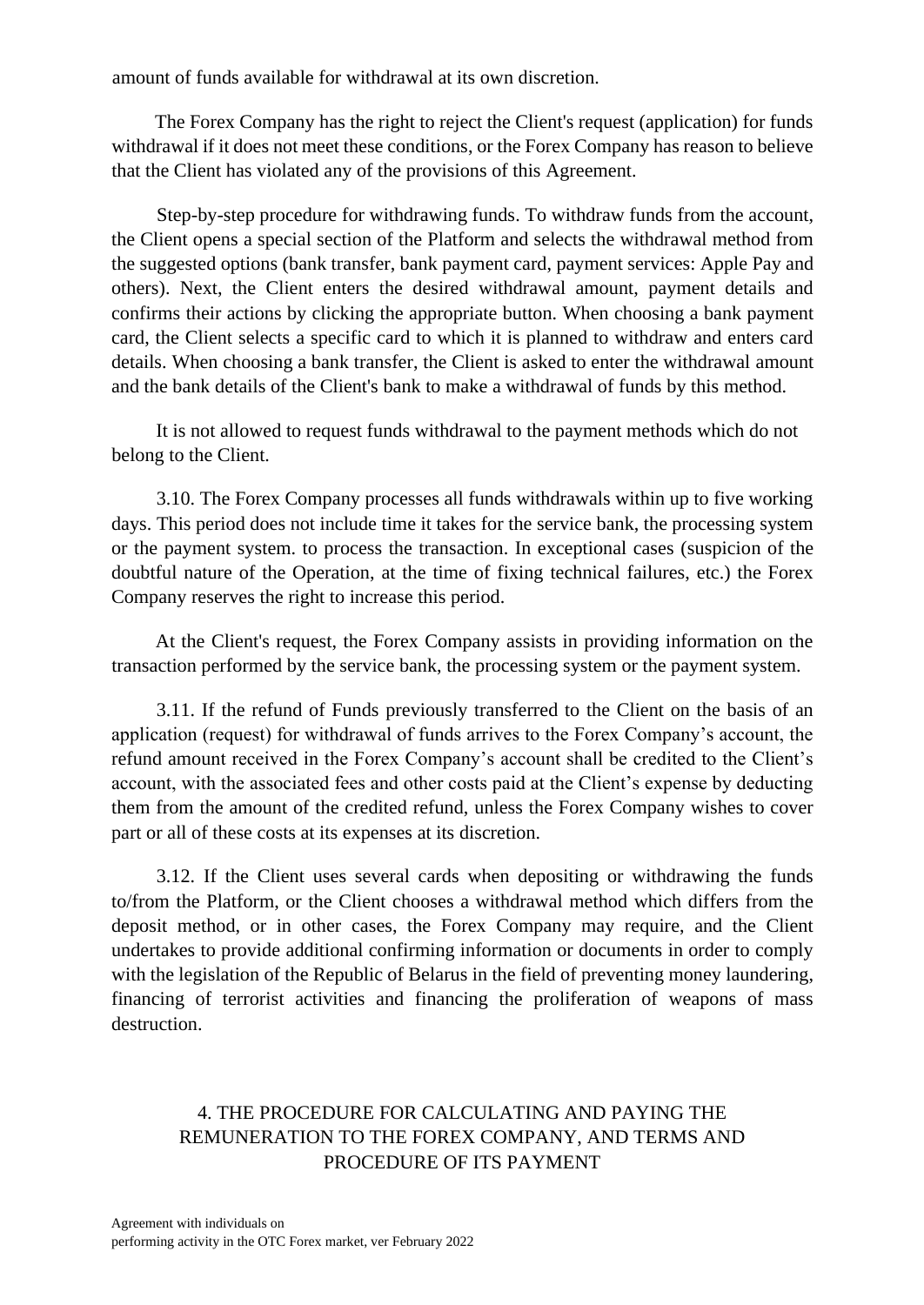4.1. The Forex Company shall be entitled to charge the following types of remuneration to Clients for the Client's Operations: overnight commission, spread, dividend commission and the Guaranteed Stop Loss commission. Payments of remuneration to the Forex Company shall be made out of Client's account balance in the account currency.

4.2. Overnight commission.

4.2.1. Overnight commission shall mean the payment (remuneration) for transferring an open position to the next (trading) day.

4.2.2. The value of the overnight commission fee is set as a percentage. The overnight commission amount shall be calculated as the multiplication of the volume of the open position by the overnight commission amount (percentage). The overnight commission is converted into the account currency at the exchange rate of the Platform. The volume of the position shall be determined by the Client when submitting the order to fix the price of the underlying asset. The value of the overnight commission shall be specified on the Platform. For some groups of financial instruments, when calculating the amount of the overnight commission, the size of the Leverage used when opening a position (the percentage of Funds used to open a position) may also be taken into account.

4.2.3. The overnight commission amount shall be deducted from the Client's deposit at the time of the transfer of the open position to the next day. The start for calculating the overnight commission depends on the closing time of the financial instrument session, which is specified in the Platform.

## 4.3. Spread

4.3.1. Spread shall mean the difference between the price of the underlying asset of the Operation, the positive financial result for which is achieved with the positive change (increase) in the price of the underlying asset, and the price of the underlying asset for the Operation, the positive financial result for which is achieved with a negative change (reduction) of the price of the underlying asset at the same moment.

4.3.2. The Forex Company has a dynamic spread for all financial instruments. The spread size is displayed on the Platform in points and is taken into consideration when determining the financial result from the completed Operation at the moment of closing the position.

## 4.4. Dividend Commission

4.4.1. If there are open positions on the financial instruments based on securities or stock index values as of the date of fixing the register of the company issuing shares (exdividend date or simply ex-date), the Client may be credited to the account (for Long positions) or deducted from the account (for Short positions) the dividend commission which is determined by the following formula: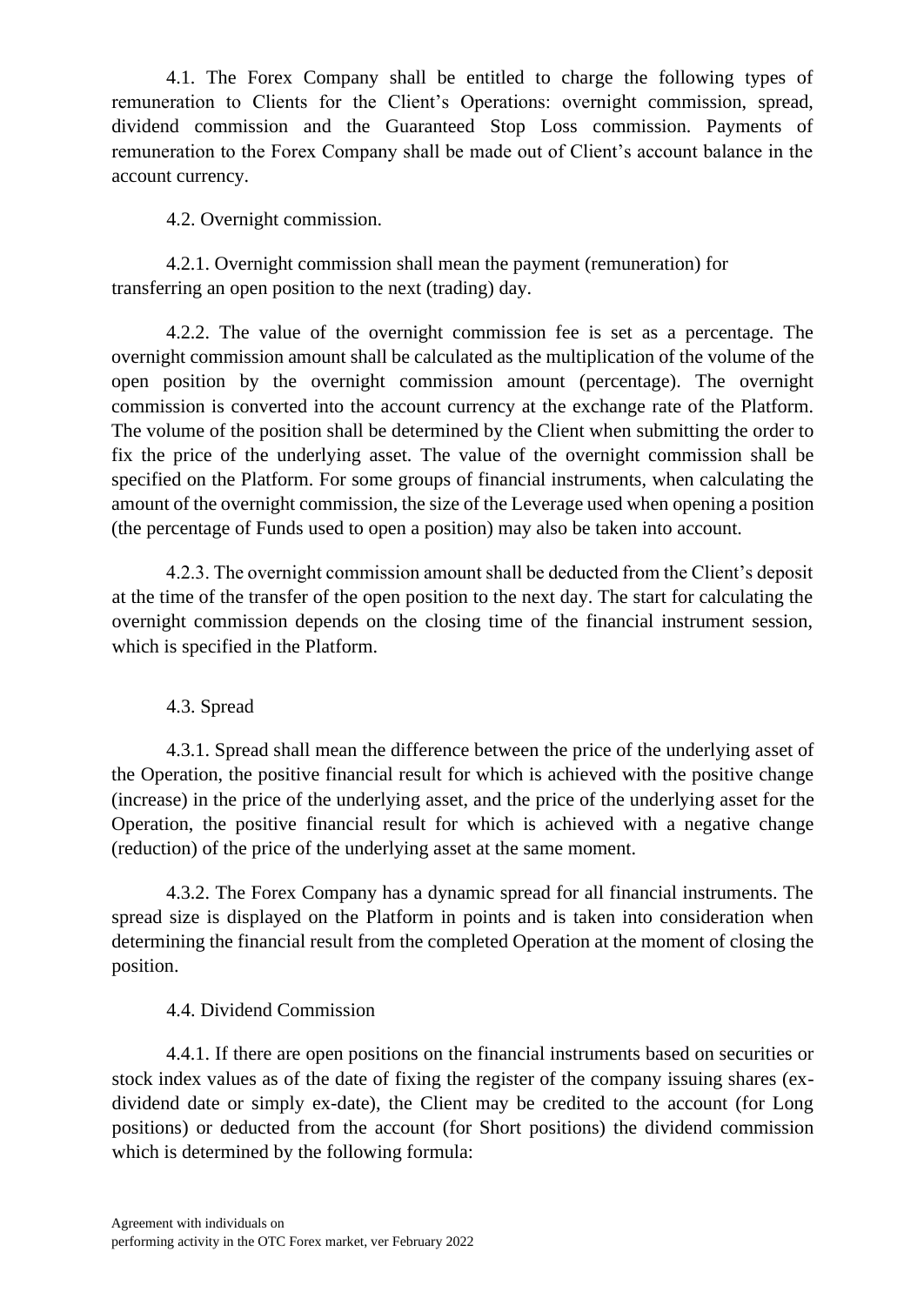$Cd = Q \times D$ ,

where for securities, Cd is the dividend commission, Q is the number of securities, D is the amount of dividends per one share (for Long positions, the amount of dividends per share after tax deduction).

where for stock index values, Сd is the dividend commission, Q is the number of contracts, D is the amount of dividends per one contract. (for Long positions, the amount of dividends per contract after tax deduction).

The amount of dividends per contract is calculated as the weighted average value of dividends per one share of the company issuing shares.

4.5. Guaranteed Stop Loss Commission

4.5.1. To hedge risks related to price slippage in the market, the Client can use the Guaranteed Stop Loss Order (GSL), which is set for open positions. If the GSL is triggered, the amount of the «Guaranteed Stop Loss» commission shall be deducted from the Client's account balance.

4.5.2. The commission fee shall be set as a percentage and shall depend on the financial instrument selected by the Client. The percent shall be displayed on the Platform during the placement of the GSL order.

4.5.3. The commission amount is calculated as the multiplication of the commission fee, the GSL order price and the size of the open position and, if necessary, is converted into the account currency according to the platform rates.

4.6. The Forex Company reserves the right to change the amount of remuneration unilaterally from time to time by providing the Client with appropriate notifications through the Forex Company's website and / or the Platform. The Client is solely responsible for tracking and monitoring changes in the amount of remuneration of the Forex Company. The Client should regularly monitor and / or check the information on the Forex Company's website or Platform, taking into account that the Forex Company is not obliged to make personal notifications about changes in the amount of remuneration. The use of the Platform is considered by the Forex Company as the Client's consent to the changes. If the Client does not want to be bound by these changes, he must stop using the Platform and immediately inform the Forex Company about this.

# 5. PROCEDURE OF DEFINING THE LEVERAGE. PROCEDURE OF DEFINING THE PRICES OF THE UNDERLYING ASSETS

5.1. The ratio between the amount specified in the Client's order to fix the price of the underlying asset when opening a position and the amount of the funds required to maintain this open position is called Leverage. On the Forex Company's Platform, the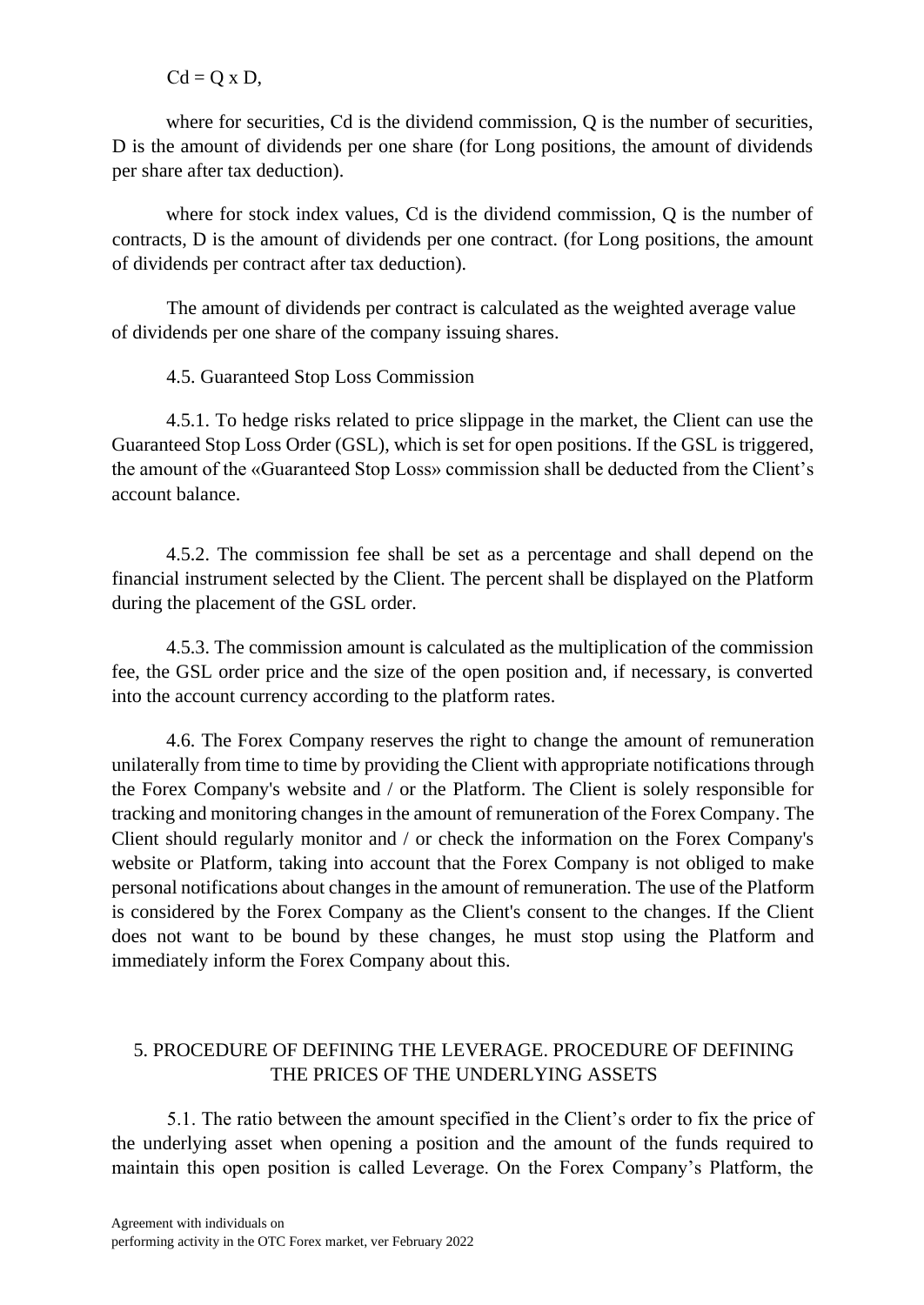amount of funds used to maintain the open position(s) is called «Margin».

5.2. The leverage shall be set depending on the Client's category. The maximum leverage size shall be as follows: 100 for the «Client» category; 200 for the «Qualified Client» category. The Forex Company shall be entitled to set the same leverage size for all categories of Clients. The procedure for putting the Client into a certain category is defined in the Rules.

5.3. For some underlying assets and (or) for some Clients, the Forex Company may, at its discretion, set a special leverage that does not exceed the maximum leverage for the corresponding Client category.

5.4. The Forex Company receives information on quotes (prices) of underlying assets from quotation providers and (or) liquidity providers.

5.5. Quotes (prices) are transmitted to the Platform at the same time to all Clients unchanged. All quotes that the Client receives through the Platform are indicative and represent the best prices from liquidity providers available on the market.

# 6. THE PROCEDURE OF INITIATING THE OPERATION BY THE CLIENT. THE PROCEDURE AND TERMS OF PROVIDING CLIENT WITH REPORT ABOUT CONDUCTED OPERATIONS, EXPENSES ACCRUED BY CLIENT, PROFITS GAINED BY CLIENT

6.1. Initiation of the Operation by the Client, receipt and execution of the Client's order to fix the price of the underlying asset shall be performed automatically, once the Client performs the required actions on the Platform.

6.2. To access the Platform, the Clients shall use the login (email address) and the password specified by them when they access the Platform for the first time.

6.3. Reports on the Operations initiated by the Client shall be provided to the Client (can be generated by the Client) around the clock on the Platform.

6.4. Primary accounting documents on the basis of which the Forex Company discloses in the accounting reports the operations involving non-deliverable over-thecounter (OTC) financial instruments made by the Client and the Forex Company under the Agreement, shall be drawn up and signed solely by the Forex Company.

## 7. THE PROCEDURE FOR CLOSING A POSITION BY THE FOREX COMPANY, INCLUDING WITHIN INSUFFICIENCY OF MARGIN LEVEL OF CLIENT FOR OPEN POSITION

7.1. The Forex Company shall be entitled to forcibly close some or all of the open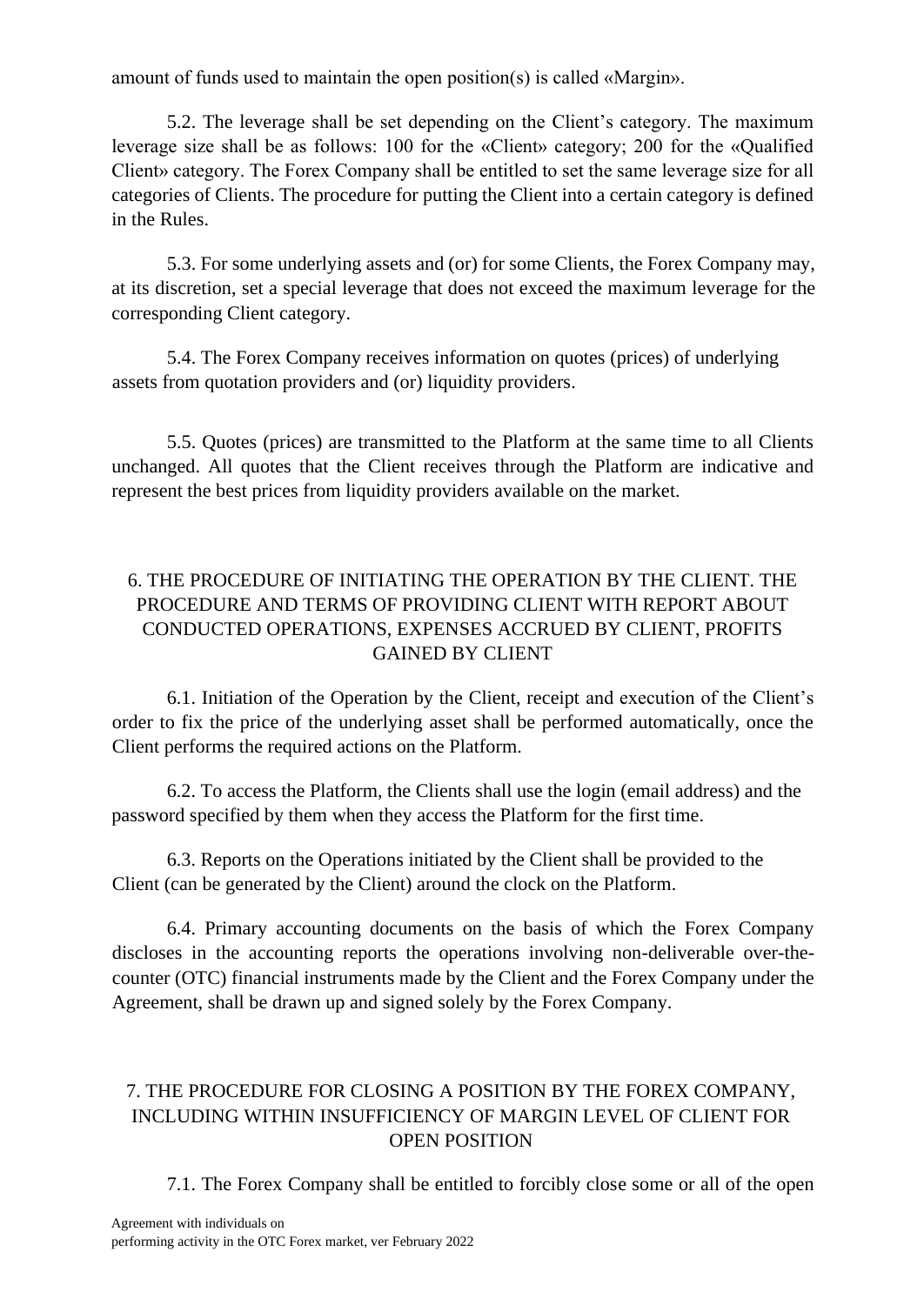positions of the Client without their consent if the Margin Level has reached or turned out to be below the minimum value set by the Forex Company (the Stop Out Level). In this case, the position shall be closed by the Forex Company independently without obtaining the Client's order to fix the price of the underlying asset. The Stop Out Level shall be set by the Forex Company in the amount of 50%.

The «Margin Level» shall be the calculated value representing the ratio between the current amount of the Client's « Equity», - the sum of the Client's Funds plus the current financial result for open positions (the current negative financial result is summed up with the «-» sign) and the amount of funds required to maintain open position(s) («Margin»).

7.2. The forced closure of the Client's position by the Forex Company shall be accompanied by a corresponding record on the Platform in relation to this position.

7.3. If the «Stop-out» level on the Client's account has reached 50% and the Client has several open positions, the Forex Сompany closes the Client's positions at the current market price in the following order:

7.3.1. all pending orders are cancelled;

7.3.2. if the Margin Level is still below 50%, then all open positions with the negative financial result on open markets are closed;

7.3.3. if the Margin Level is still below 50%, then all remaining positions on open markets are closed;

7.3.4. if the Margin Level is still below 50%, then everything else is closed, as soon as the markets open;

7.4. The Forex Company may also forcibly close an open position on a financial instrument or cancel a pending order on a financial instrument in the following cases:

7.4.1 if the Forex Company has reason to suspect the dubious nature of the Client's deposit or withdrawal;

7.4.2. if the deposit to the Client's account was made with the use of payment method, belonging to the third party (Forex Company doesn't return funds lost in trading, even if they were deposited from the payment method belonging to the third party);

7.4.3. if the Client initiated a chargeback case against the Forex-company;

7.4.4 if the position on the Client's account resulted from erroneous actions on the part of the Forex Company (technical failure, falling of non-market quotes (prices) in the thread, etc.);

7.4.5. if the Forex Company can not maintain open positions (execute a pending order) of the Client due to changes in legislation and/or market conditions, relations of a Forex Company with third parties, including external partners involved in the execution of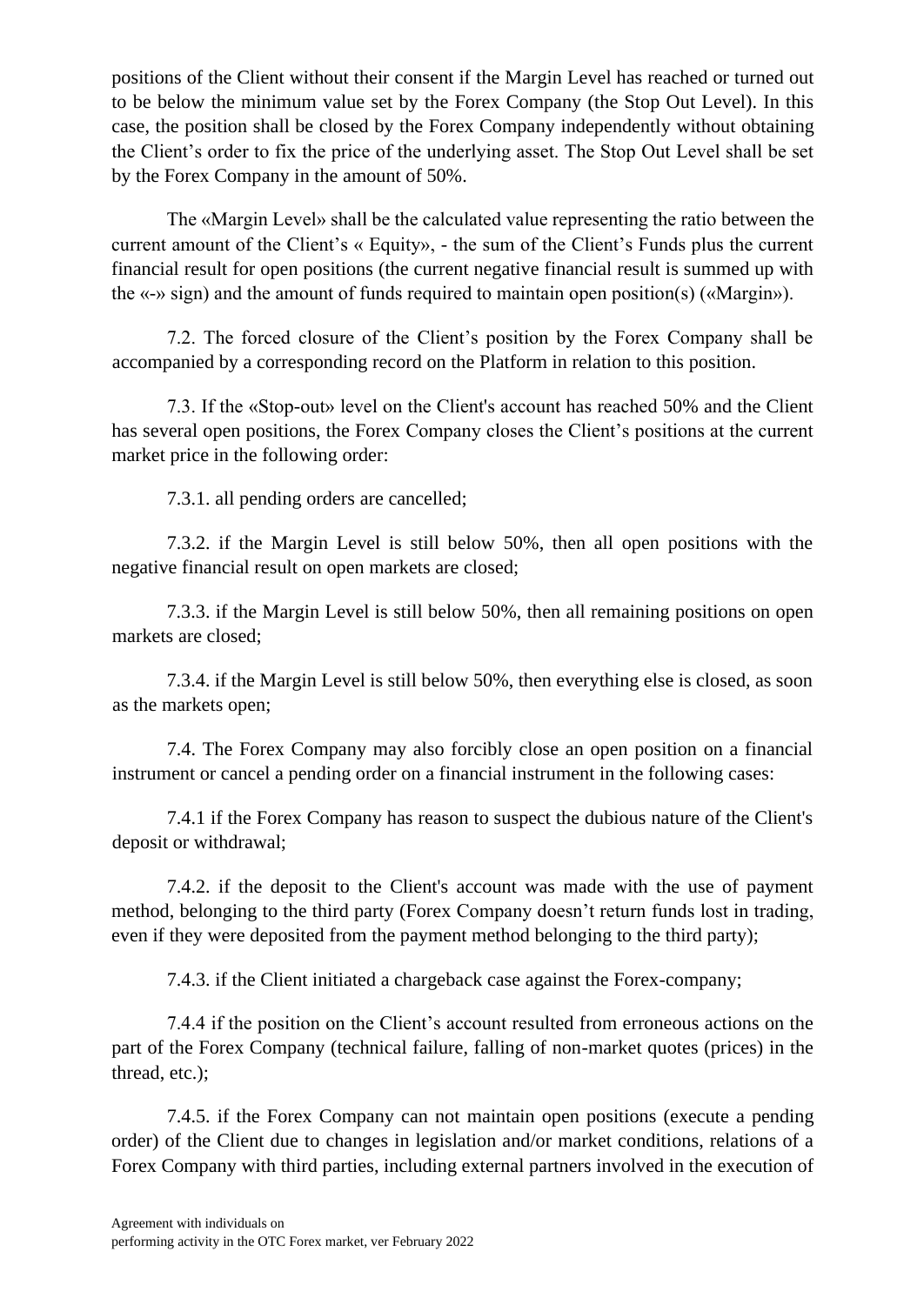a Forex Company obligations under the Agreement, as well as due to the actions of the mentioned third parties , which directly or indirectly affect the process of providing services by the Forex Company under the Agreement (exclusion/suspension of trading in this financial instrument on the relevant exchange, low/zero liquidity on the financial instrument, etc.);

7.4.6. when certain Corporate events occur;

7.4.7. upon the expiration date of a financial instrument with an expiring term;

7.4.8. in order to comply with the requirements of the legislation on preventing money laundering, financing of terrorist activities and financing the proliferation of weapons of mass destruction, including freezing the funds and (or) blocking a financial transaction;

7.4.9. upon the occurrence of force majeure.

7.4.10. if the Client, within 15 calendar days after the date of conclusion of this Agreement, has not provided the documents and information necessary to complete the deferred identification;

7.4.11. For some financial instruments differentiated on the Platform as a separate group - Trending stocks, the underlying assets for which are usually highly volatile securities, open positions can be closed at the end of the day at the last available quote (price).

7.5. The Forex Company takes all reasonable measures to inform Clients of the possible occurrence of the events specified within clause 7.4. and if the Forex Company has such an information, it notifies Clients in written form of the need to close open positions on the financial instruments that may be affected by these events within a reasonable time.

7.6. If the forced closure of the Client's position by the Forex Company resulted in a negative balance on the Client's account, the Forex Company may decide to cancel the negative balance by replenishing the missing funds, that is, apply the «the negative balance protection» mechanism.

If the Client has several accounts, then at the discretion of the Forex Company, the negative balance of one account can be fully or partially covered by the positive balance of funds from another Client's account.

# 8. CORPORATE EVENTS AND EXPIRING INSTRUMENTS

8.1. The value of the underlying assets is affected by various Corporate events. A Corporate event is any action or event, whether temporary or other, with respect to the underlying asset(s) and  $\ell$  or with respect to the issuer of the underlying asset (s), which affects the value, other legal characteristics, or the ability to perform operations with a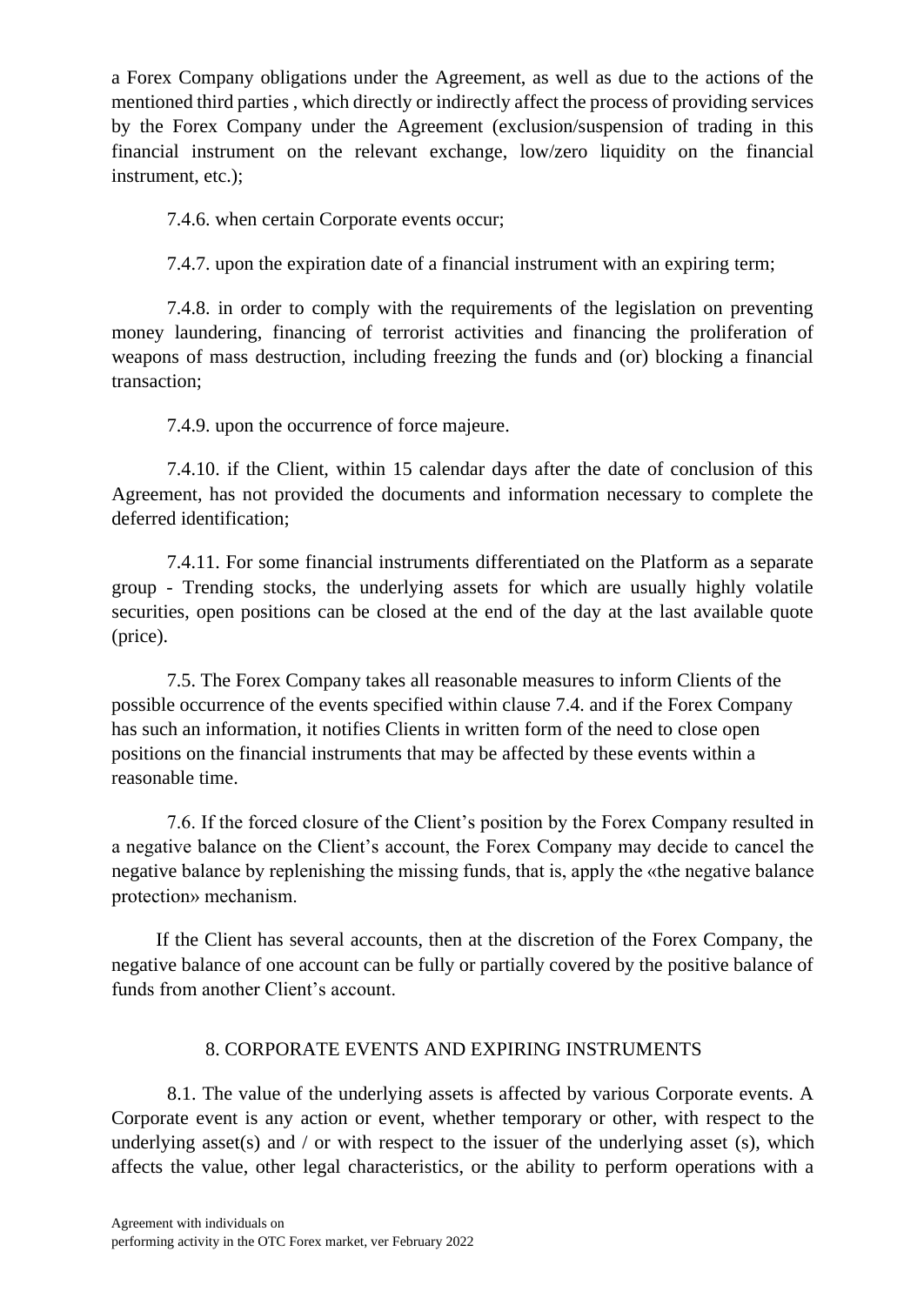financial instrument based on this underlying asset, including, but not limited to: distribution or granting of rights to existing holders of rights to the underlying asset(s), dividend payments, granting of rights to purchase, subscribe or receive any underlying asset(s) (free of charge, on preferential payment terms or otherwise) or funds, issue of rights, issue of bonuses, capitalization and similar issues, mergers or acquisitions related to the issuer of the underlying asset(s), reduction (including share repurchase), consolidation, reclassification, restructuring, cancellation or suspension of the listing of the underlying asset(s) or the issuer of the underlying asset(s), as well as any action or event similar to any of the above or otherwise capable of having a diluting or concentrating effect on the value of the underlying asset(s).

8.2. If a Corporate Event occurs at a time when the Client holds an open position on such an underlying asset or has a pending order affected by such a Corporate Event, the Forex Company notifies the Client of such a Corporate Event in advance, whether committed or not yet occurred, as soon as it is reasonably feasible, however, the Forex Company reserves the right to act without such prior notice. Depending on the type of Corporate Event, the Company informs the Client about the actions/adjustments that must be taken, if any, including the possibility of closing affected positions, and (or) canceling pending orders, and (or) adjusting account's balance.

Depending on the type of Corporate Event, a Forex Company may be required to adjust the size and / or cost and / or quantity of the corresponding position(positions), including also the possibility of opening a new position(positions) or closing an existing position(positions) at a last available price. Such an adjustment will take into account the diluting or concentrating effect of a Corporate Event in order to preserve the economic equivalent of the rights and obligations of the parties in relation to this position (positions). Any action taken by a Forex Company takes effect from the date determined by the Forex Company and is mandatory. In some cases, these actions may be retrospective.

The closing of the Client's position will not occur on a financial instrument, in the case of a Corporate Event related to the dividend payments. In this case, adjustments will be made to the Client's account, which will be calculated by the Forex Company based on the amount of dividends, the size of the Client's position, taxation and whether this is a buy or sell operation.

8.3. Some financial instruments have an expiration date. On the expiration date of the financial instrument, an open position on such an instrument will be automatically closed at the prevailing at the time of closing or the last available market price.

The exception is financial instruments, the underlying asset for which is a foreign currency, conduction of operations on which is only possible on weekends. These financial instruments have a distinctive marking from other instruments (hereinafter referred to as weekend financial instruments). Weekend financial instruments have a validity period: from Friday 17:05 (EST) to Sunday 17:00 (EST). On the expiration day of the weekend financial instrument, all open positions on it will be closed. The closing price is calculated in accordance with the rules established by the Forex Company's liquidity provider.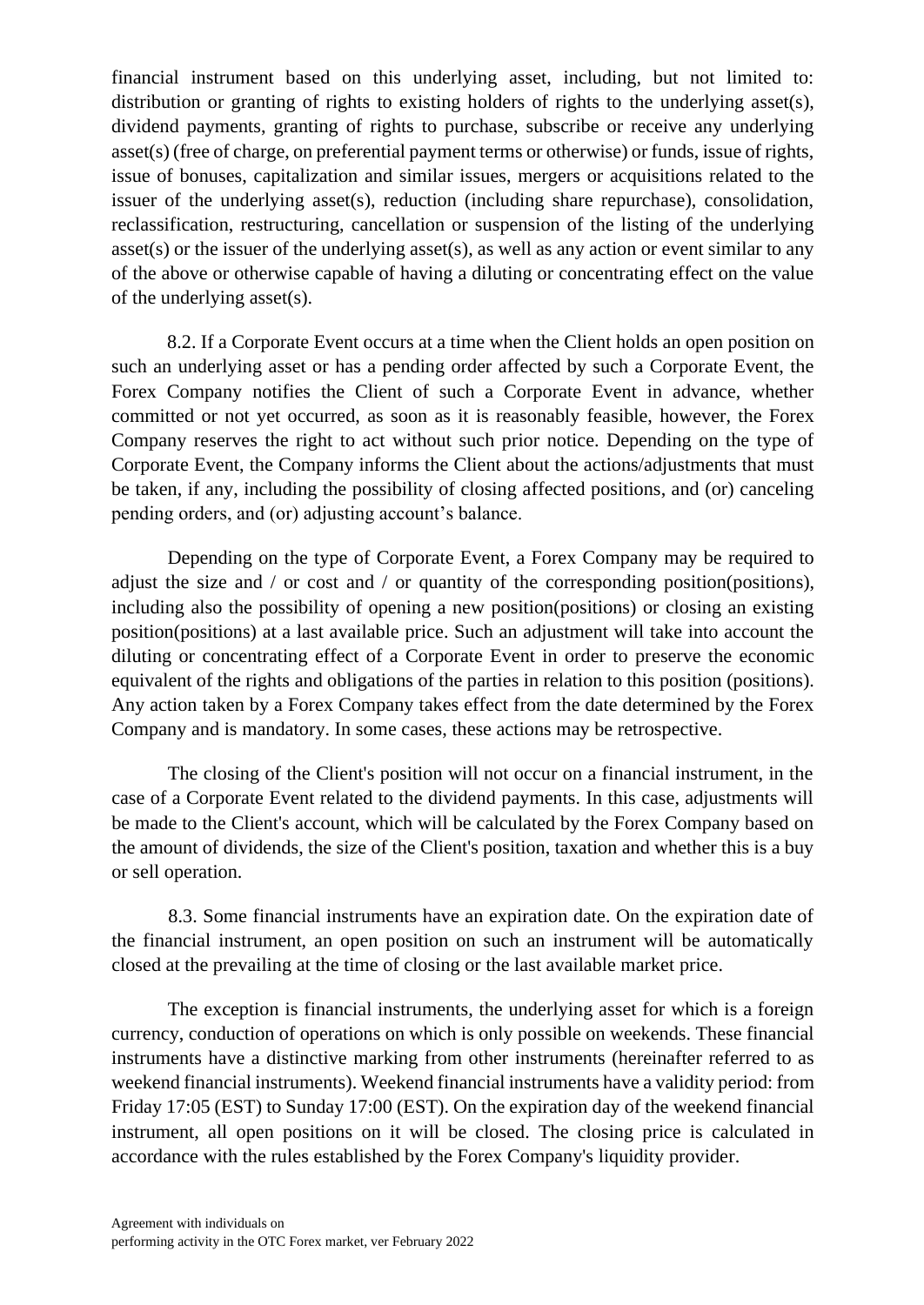8.4. If the Client has pending orders for expiring financial instruments, upon the expiry date, they will be automatically canceled after the expiry date. The Client can independently close the corresponding position and cancel the corresponding pending orders before their expiry date.

8.5. The expiry date of the relevant financial instrument is published either on the website or in the corresponding section of the Platform.

## 9. RIGHTS AND OBLIGATIONS OF THE PARTIES

## 9.1. **The Forex Company** undertakes to:

9.1.1. perform the Client's orders in the manner and on the conditions stipulated by the Agreement, Rules, Regulations and other regulatory documents of the Forex Company;

9.1.2. accept the deposit to its account and transfer the accepted amount of the deposit to the Client's account in the amount stipulated by the Agreement, the Rules and other regulatory documents of the Forex Company;

9.1.3. return the Funds in accordance with the terms of the Agreement upon request, provided that the Client does not have unfulfilled obligations to the Forex Company, and also if such funds are not required to maintain the Client's open positions;

9.1.4. For the purposes of performance of the Agreement, use the software that has been tested and is recognized by the National Forex Center as complying with the software requirements established by the National Bank of the Republic of Belarus;

9.1.5. Provide the Client with reports on the history of conducted operation Operations in the electronic form.

9.1.6. maintain confidentiality with respect to information that has become known to the Forex Company during performance of the Agreement;

9.1.7. place the text of the Rules at the location accessible for the Client to review and get familiarized with them, and on its website;

9.1.8. in accordance with the legislation of the Republic of Belarus, suspend the transaction with (deposit or withdrawal of Funds) on the basis of a resolution of the Department of Financial Monitoring or the Department of Financial Investigations of the State Control Committee of the Republic of Belarus.

## 9.2. **The Client** undertakes to:

9.2.1. read the terms of the Agreement, the Rules, the Regulations and the Risk Disclosure Statement and follow the changes posted on the website of the Forex Company;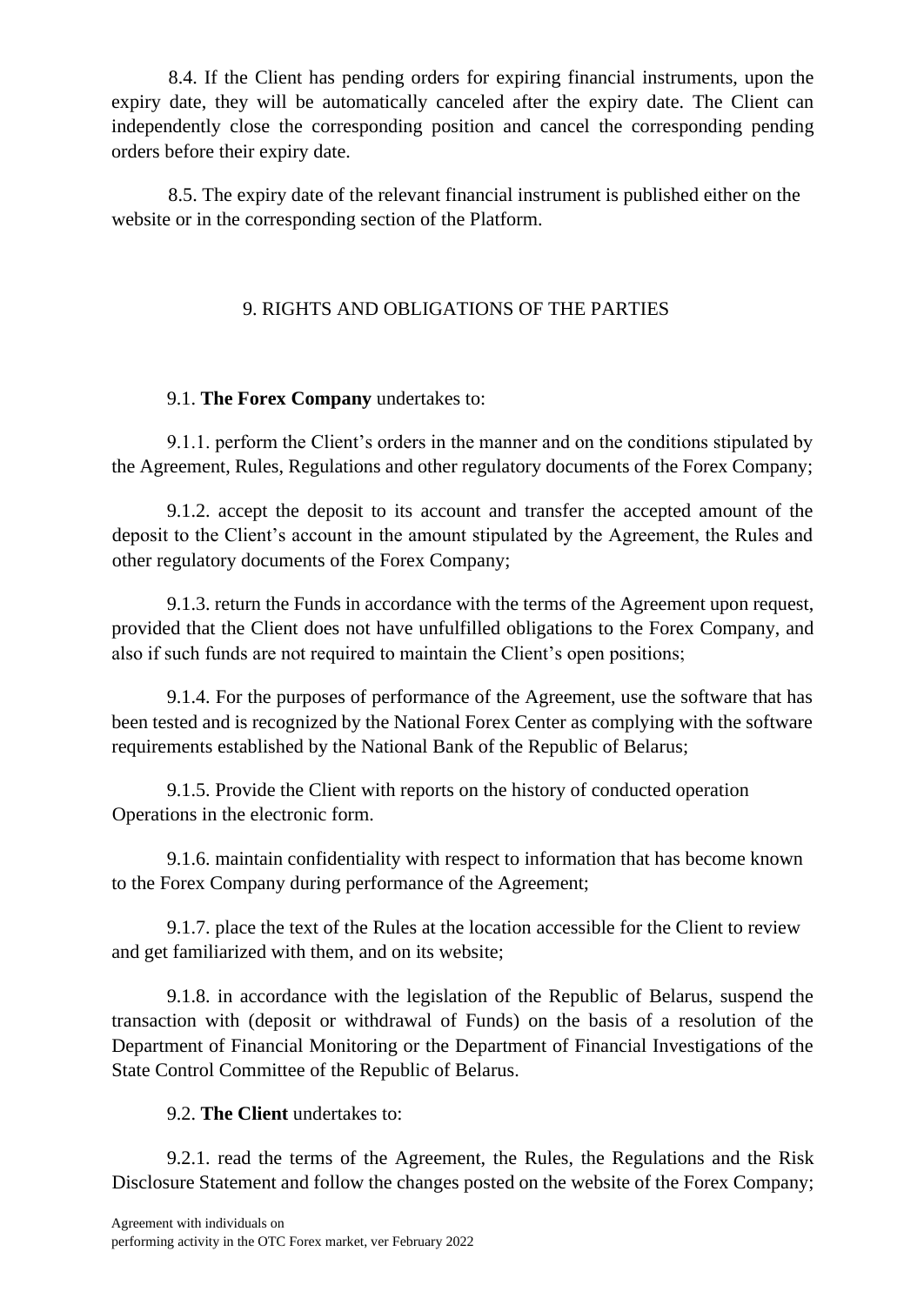9.2.2. take into consideration the risks arising from conducting the Operations in order to ensure effective operations involving non-deliverable over-the-counter (OTC) financial instruments;

9.2.3. within 10 days, inform the Forex Company about the change of any information previously provided to the Forex Company upon registration (contact details, change of details of an identity document, etc.);

9.2.4. deposit the funds to the account on the Forex Company's Platform in order to fulfill his/her obligations arising from performance of the Agreement;

9.2.5. pay remuneration to the Forex Company in the manner and on the terms determined by the Agreement;

9.2.6. regularly review reports, history of Operations and the relevant documentation available online, and immediately notify the Forex Company of any errors or discrepancies found. In the absence of such notice within 48 hours after the Operation, it is considered irrevocably and finally accepted by the Client along with all its conditions;

9.2.7. Upon the request, provide any documents requested by the Forex Company in order to fulfill obligations stipulated by this Agreement and/or arising from requirements of the law of the Republic of Belarus or country of Client's residency.

9.2.8. act in good faith and in accordance with the conditions specified within this Agreement and the Rules.

9.3. The Forex Company shall be entitled to:

9.3.1. refuse the Client to perform certain Operations in case of their non-compliance with the conditions determined by this Agreement, Rules and the Regulations;

9.3.2. to postpone execution, adjust or refuse to execute an order to return (withdraw) the Funds in the following cases:

they are used to maintain open positions;

the Client has debts or other unfulfilled obligations to the Forex Company;

The Client requested to withdraw the Funds to an account with a bank registered in a state (in the territory) that (which) does not participate in international cooperation in the field of preventing the legitimization of income from criminal activity, financing terrorist activities and financing the proliferation of weapons of mass destruction, either does not comply with the FATF recommendations, or is located in the offshore zone;

there is an unresolved dispute between the Forex Company and the Client regarding execution of the Agreement;

the Forex Company has suspended the provision of services to the Client under this Agreement;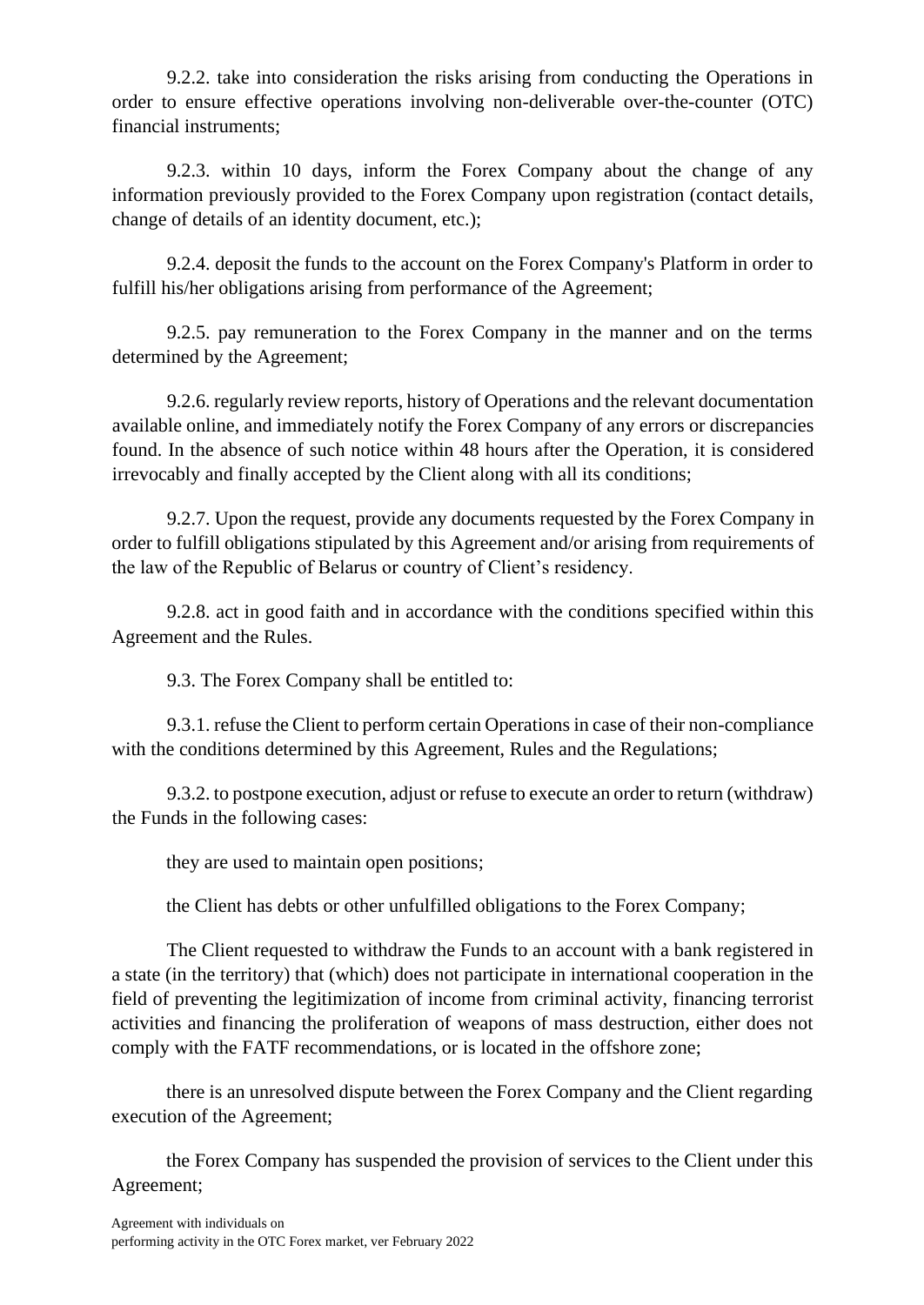it follows from the legislation of the Republic of Belarus.

9.3.3. regardless of other provisions of the Agreement, at its sole discretion, without prior notice to the Client and (or) without accepting any obligations arising from this fact, to suspend and/or terminate the provision of the Services under this Agreement, including to restrict or completely terminate the Client's access to Platform in relation to all or some of the underlying assets, or stop transferring any information, or refuse to execute or assist in the execution of any orders of the Client in the event of the occurrence of any of the following circumstances:

9.3.3.1. complete or partial interruption or malfunctioning of the Platform's functionality, including in other technologies and (or) services that ensure the operational status of the Platform or maintaining the necessary connections between the Platform and the Client;

9.3.3.2. occurrence of security violations of connection with the Platform;

9.3.3.3. violation or non-performing by the Client of its obligations and (or) the conditions stipulated by the Agreement;

9.3.3.4. non-compliance by the Client with applicable laws or regulations applicable to the activities of the Client and (or) the Platform, if the Forex Company at its sole discretion believes that such non-compliance may affect the proper fulfillment of the obligations under this Agreement by the Client or the Forex Company;

9.3.3.5. The Forex Company is obliged to do so in accordance with the legislation of the Republic of Belarus or a legal act of a court or other body (other organization) that is mandatory for the Forex Company;

9.3.3.6. The Client has not provided the documentary confirmation requested by the Forex Company of the source of the origin of the funds, the ownership of them, the source of the Client's welfare;

9.3.3.7. the use of the Client's account is subject to any investigation, judicial or other proceedings by the state, and (or) the Forex Company has identified an increased risk of violation of the law associated with activities on the Client's account;

9.3.3.8. The Forex Company suspects the money laundering, financing of terrorist activities and financing the proliferation of weapons of mass destruction, fraud or any other offense (including due to information received from the third parties), in particular, but not limited to cases where the Client repeatedly commits operations that the Forex Company considers suspicious;

9.3.3.9. The Forex Company suspects that the Client uses any insider information about financial instruments (underlying assets) or manipulates prices when using the Platform;

9.3.3.10. The Client has used and (or) uses shortcomings in the Platform, or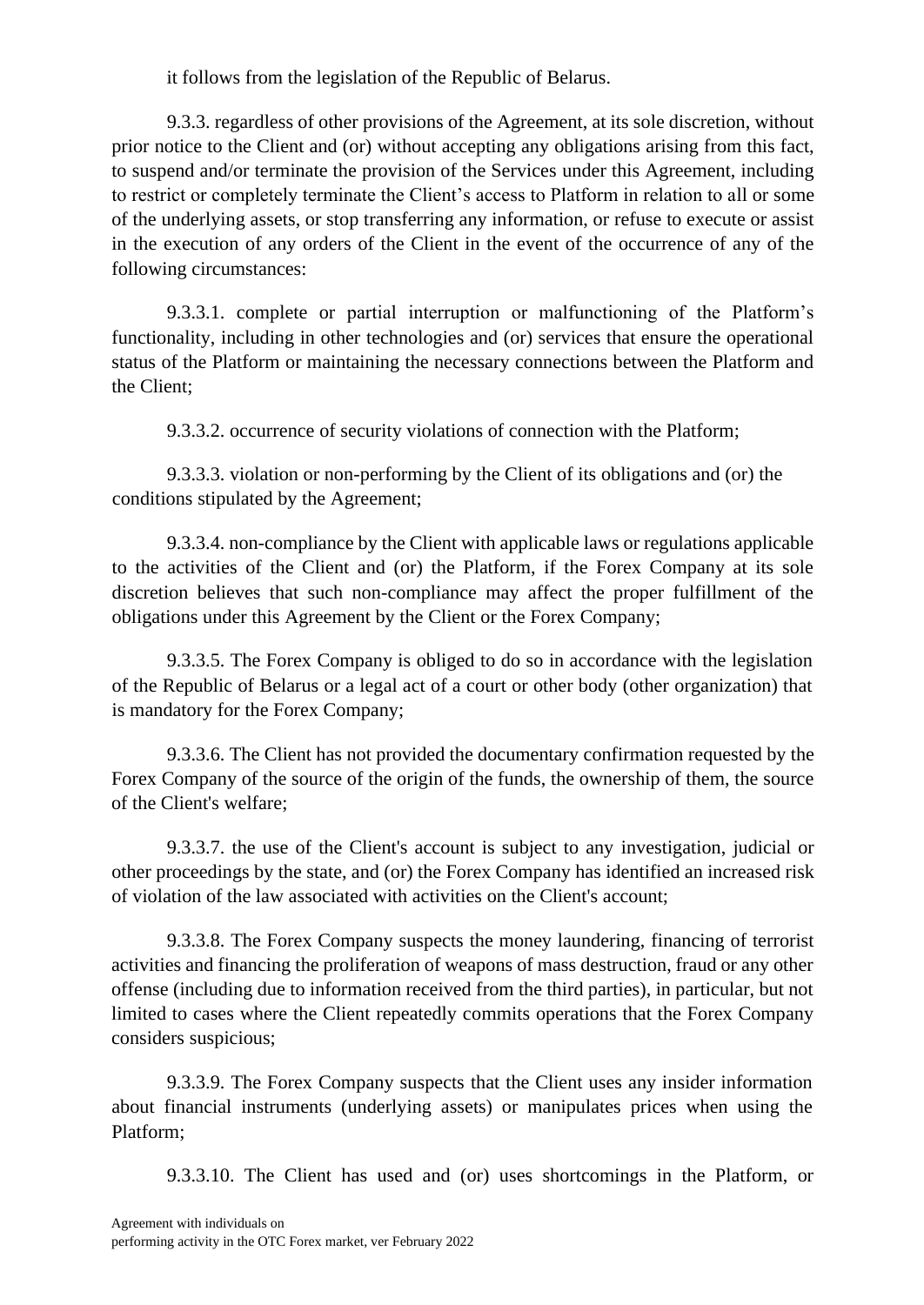operational incidents on the side of the Forex Company (including technical failures (errors) on the Platform), or Corporate Events, abuses the trust of the Forex Company and (or) the rights granted, or otherwise used the Platform in bad faith earlier and (or) uses the Platform for profit and income. The Forex Company will qualify such behaviour of the Client as improper and abusive.

For the purposes of this Agreement, abuse of the trust of the Forex Company and (or) the rights granted is understood as any unfair actions of the Client, including, but not limited to:

(i) the implementation of «multidirectional» («mirror») Operations within the same market (one financial instrument), started with a slight difference in time and (or) prices on the same device and (or) from the same IP address, but using different accounts (created in the name of one or different individuals), including those aimed at obtaining benefits (income) from the use of functions (capabilities) of the Platform;

(ii) performing actions by the Client or performing coordinated actions by the Clients aimed at obtaining benefits (generating income) from the use of such functions (capabilities) of the Platform, such as «protection against negative balance» and the «Guaranteed Stop Loss» option, as well as other actions aimed at obtaining benefits (generating income) from the use of functions (capabilities) of the Platform are not in accordance with the purpose of such functions (capabilities);

(iii) there are signs that the Client uses «arbitrage» strategies (systems) when performing Operations, as well as other strategies (systems) that use technical errors, imperfections of the Platform and (or) the price flow (quotes) of the underlying assets;

(iv) the use of other unfair strategies or algorithms in the process of performing Operations on the Platform aimed at obtaining benefits in a manner not provided for in this Agreement;

(v) other actions of the Client, which, at the discretion of the Forex Company, are an unfair use of the Platform, and (or) lead or may lead to illegal receipt of benefits and (or) contradict the rules and regulations governing the activities of operations involving nondeliverable over-the-counter (OTC) financial instruments, and international principles.

9.3.3.11. the occurrence or change of market conditions in general or in relation to certain underlying assets, and therefore such actions by the Forex Company becomes necessary or preferred in order to prevent or reduce possible losses for the Client, the Forex Company and (or) third parties;

9.3.3.12. Client's violation of the applicable Rules for conducting operations, including untimely submission of information and documents necessary for updating his/her data;

9.3.3.13. lack of liquidity or insufficient liquidity in the OTC Forex market;

9.3.3.14. in order to comply with the requirements of the legislation on preventing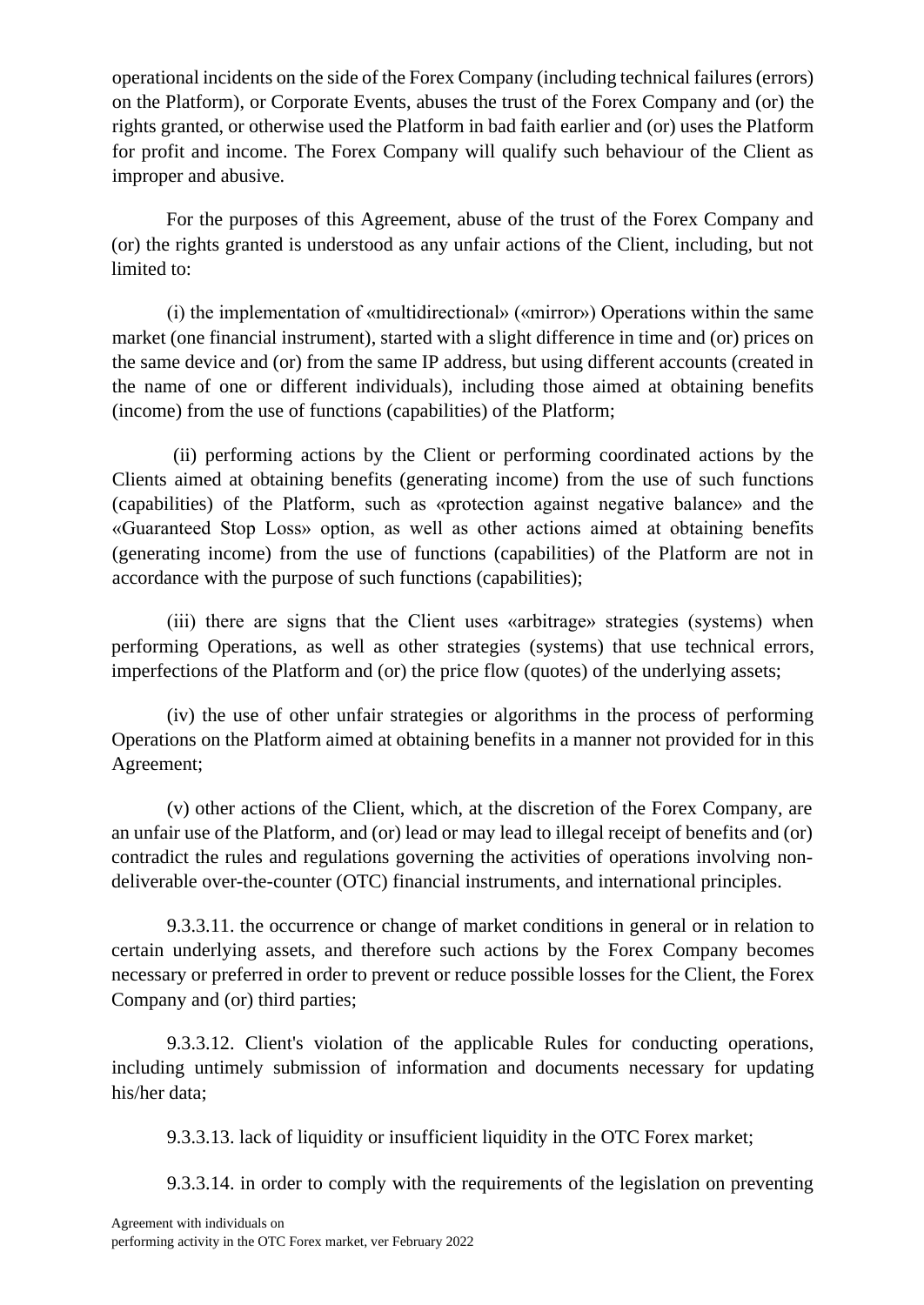money laundering, financing of terrorist activities and financing the proliferation of weapons of mass destruction;

9.3.3.15 if the Client initiated a chargeback case against the Forex-company;

9.3.4. provide information about the Client (including their personal data) to authorized bodies and persons in the cases and in the manner prescribed by the law as well as to third parties involved in the process of providing services by the Forex Company to their Clients or engaged by the Forex Company to provide services to the Client or to satisfy other non-illegal needs and interests of the Forex Company in carrying out its activities;

9.3.5. require the Client to provide the information and documents required and sufficient for proper identification and verification of the Client;

9.3.6. cancel, revise and (or) correct the results of the Client's completed Operation(s) and (or) adjust the account's balance on the Client's account if:

9.3.6.1. the completed Operation contained or was based on any error that the Forex Company reasonably considers an Obvious error and (or) the operation was the result of price manipulation as a result of system errors or system failures;

9.3.6.2. The Client abuses the trust of the Forex Company and (or) the rights granted to him;

9.3.6.3. if such actions from the Forex Company's side are necessary and reasonable in order to eliminate the consequences of technical or software errors (failures) and (or) the consequences of incorrect operation of the Platform functionality, and (or) for the purpose of eliminating any other errors.

9.3.7. at its sole discretion, monitor and periodically make changes to the functionality of the Platform, its configuration, interface and content.

9.3.8. adjust the Сlient's balance (in a positive direction) in case of Stop Loss order execution at a price different from the price specified in the order.

9.3.9. to conduct various loyalty programs at its own discretion. In particular, to credit rebate to Clients, as a refund of a part of the previously paid remuneration, depending on the activity of the Client and the volume of operations performed by the Client. Information about the terms and conditions of the loyalty programs conducted by the Forex Company is communicated to customers by sending a message to the email address specified during registration and (or) by posting information on the Forex Company's website.

9.4. The Client shall be entitled to:

9.4.1. deposit the funds to their account under the conditions defined by the Agreement and the Rules;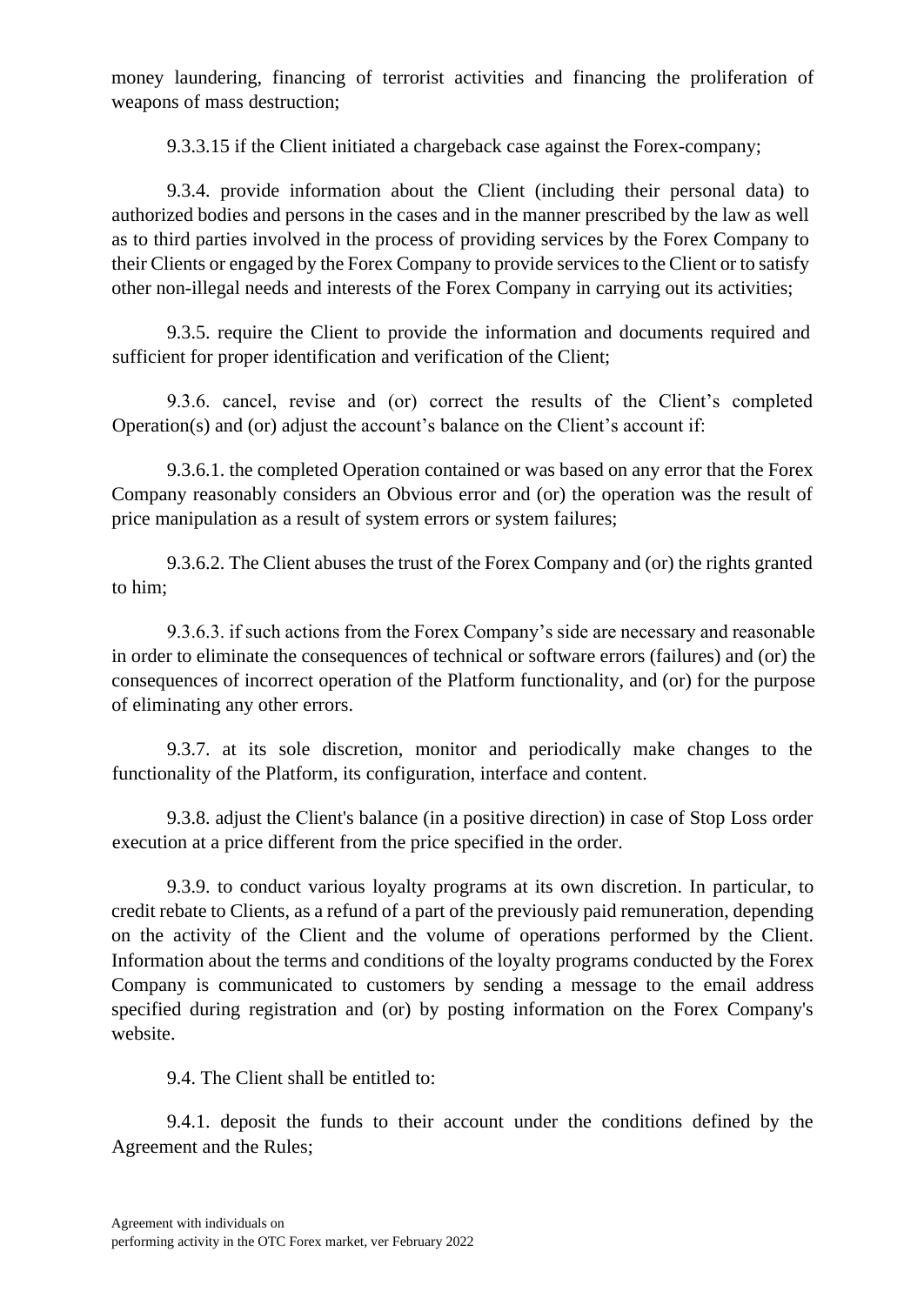9.4.2. at any time, at their own discretion, manage their available funds in the manner and on the conditions stipulated by the Agreement and the Rules;

9.4.3. receive reports on Operations in the manner and on the conditions stipulated by the Agreement and the Rules;

9.4.4. apply to the Forex Company with inquiries and suggestion ;

9.4.5. to open an account for conducting Operations with non-deliverable OTC financial instruments, with the acceptance of the corresponding agreement with another entity, including the entity operating under different jurisdiction, and which has the legal right to use the Platform simultaneously with the Forex Company, provided the proper functional capabilities of the Platform exist and in accordance with the legislation of the state (country) of another entity in a manner stipulated by this Agreement.

9.4.6 appeal against the actions of the Forex Company in the prescribed manner.

# 10. RISKS. RESPONSIBILITY OF THE PARTIES

10.1. The possibility of making a profit when conducting operations involving nondeliverable over-the-counter (OTC) financial instruments is inextricably linked with the risk of sustaining losses, so the Forex Company shall not be responsible for the following:

losses sustained by the Client due to the use/change of the leverage and (or) caused by a change in prices for underlying assets unfavorable to the Client;

forced closing of the Client's position caused by the Margin Level reaching the minimum value (Stop Out Level);

Client's losses caused by insufficient amount of funds in relation to their open positions (the Margin Level reaches the minimum value (Stop-Out Level) and, as a consequence, the forced closing of the Client's position);

lack of liquidity in the OTC Forex market at any time, and therefore, the lack of ability to accept for execution and execute the Client's orders on fixing the price of the underlying asset;

unavailability of prices for underlying assets at any time;

Client's losses caused by a reduction or a lack of liquidity, as the result of which, the Client could not open/close the position or opened/closed the position at the price that was significantly different from the position closing price desired by the Client;

the loss sustained by the Client due to performance of the order with some price slippage;

Client's losses caused by sharp market fluctuations, as well as for the forecasts made, which do not take into consideration the market volatility;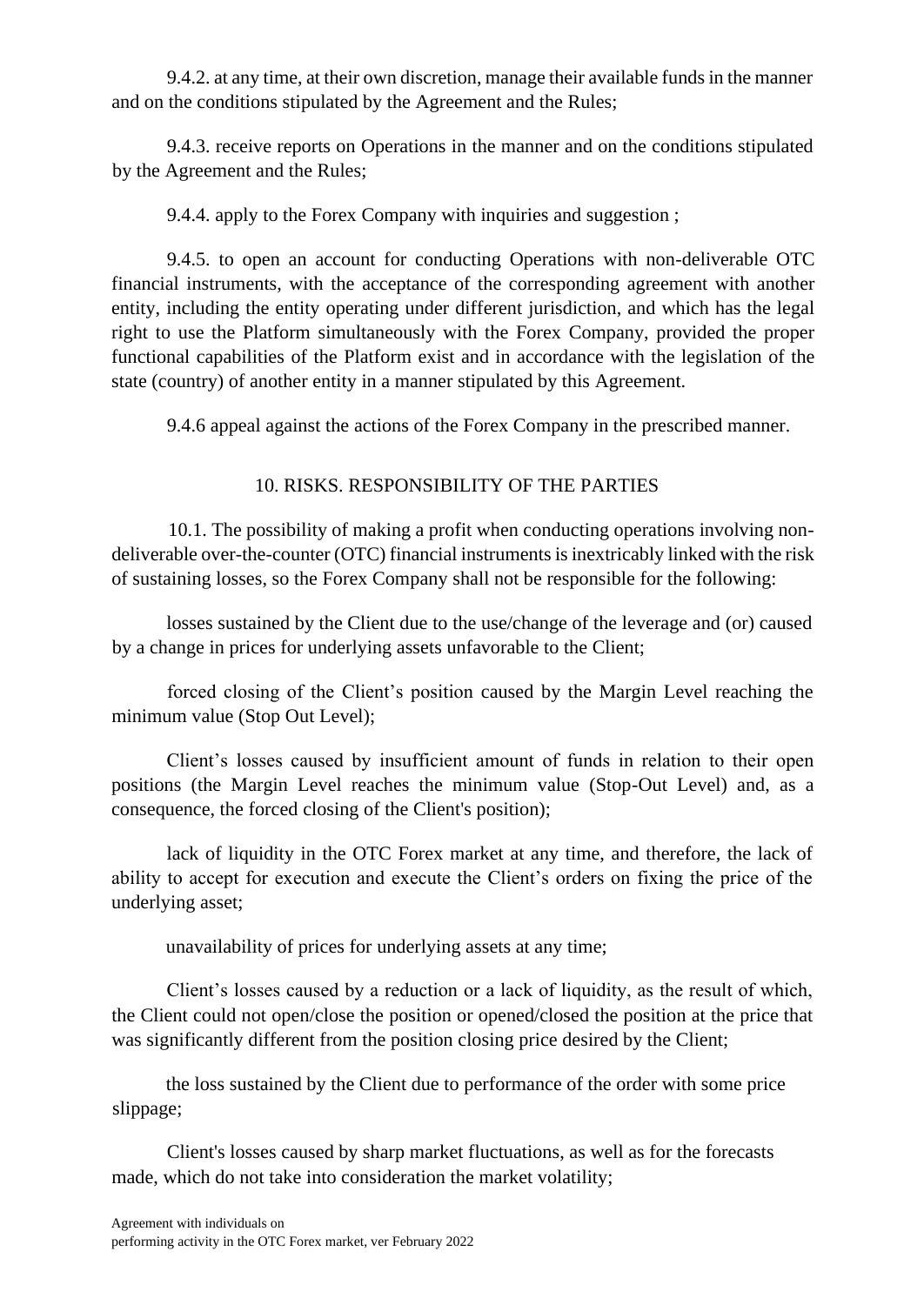moral damage and (or) any loss, including, in particular, any loss of profits, which may be a direct or indirect result of using previous strategies, tactics, methods or taking into consideration information on the results of past Operations and the Client's forecasting the same results in the future; the Client's losses if they were caused by hacker attacks, accidents (malfunctions) of computer networks, electrical power networks or telecommunication systems directly used to negotiate the essential terms of the Operations or to provide other operating procedures for the Forex Company that have not been caused by the Forex Company;

failure of communication equipment, disconnection of the Client from the Platform, interference or delays in the Client's Operations through the Internet and technical condition of the Client's equipment and performance of such an equipment;

results of the Operations, decisions on which were made by the Client on the basis of analytical materials provided by the Forex Company and/or third parties;

losses sustained by the Client in case of incorrect interpretation of information posted on the website of the Forex Company on the Internet;

losses sustained by the Client if the Client's login and password have been used by third parties to whom such accounting information was transferred by the Client, or by which it was obtained illegally/fraudulently;

losses sustained by the Client as a result of exercising the rights of the Forex Company in accordance with the terms of the Agreement.

10.2. The Parties shall not be liable for the failure (improper performance) of their obligations under the Agreement, including compensation for possible losses caused by this failure (improper performance), if it was obstructed by force majeure circumstances (force majeure), which means any action, event or a phenomenon outside the will of the party, that is, which the party could not have foreseen or could not prevent, including, but not limited to: strikes, riots or civil unrest, terrorist acts, wars, natural disasters, accidents, fires, floods, storms, hurricanes, power outages, and the events listed in Clause 10.3 of this section. The party for which non-fulfillment or improper fulfillment of obligations under the Agreement was caused by the circumstances specified in this paragraph shall report such circumstances to the other party within five (5) calendar days from the moment they arise.

In case of force majeure (including the case if only the Client refers to them), the Forex Company shall be entitled to perform any, some or all of the following actions without any prior notice to the Client:

increase Margin security requirements;

reduce the size of the leverage;

close any or all of the open positions of the Client at the price that the Forex Company reasonably considers fair;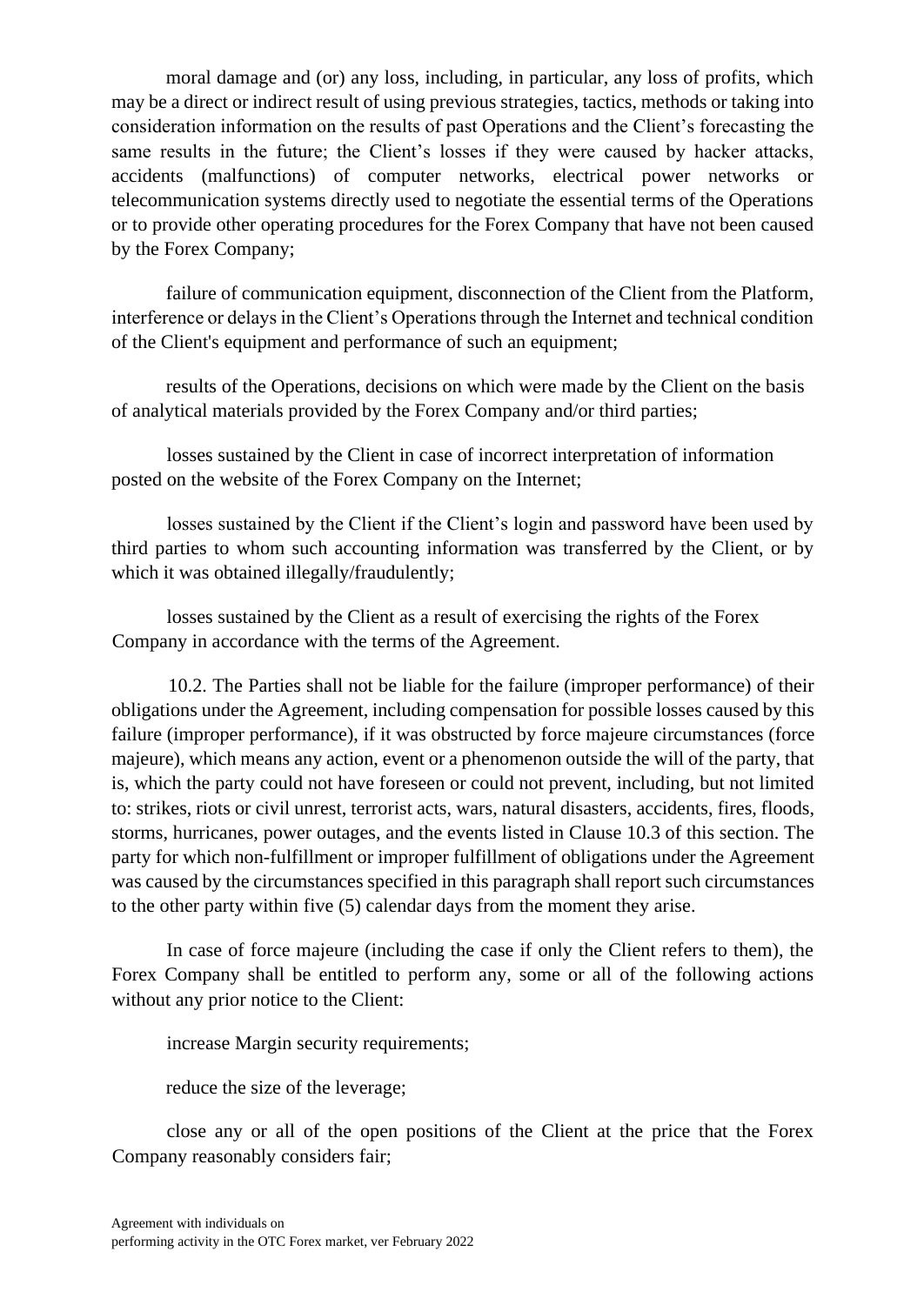increase spreads;

completely suspend the work of the Platform and its mobile version or limit the functionality of the Platform and its mobile version, only giving the Client the opportunity to close open positions without granting rights to correct them or open new positions;

refuse to accept and (or) perform the Client's orders;

deactivate the Client's account;

suspend the effect of one or several provisions of the Agreement until the moment the force majeure circumstances cease to exist;

take any other actions (or refrain from committing any actions), if the Forex Company reasonably considers them appropriate in certain circumstances.

10.3. The Forex Company shall not be responsible for non-fulfillment (improper fulfillment) of its obligations under the Agreement, either, if the reason for this is any or several of the following events:

failure of the communication or other equipment or failure in the software, if it is not related to unscrupulous or deliberate actions of the Forex Company;

suspension of operations in the market, liquidation or closure of any underlying asset market, or the absence of any event on which the Forex Company bases prices of underlying assets, or imposes restrictions on either special or non-standard conditions for conducting Operations in any underlying asset market;

issue of acts (prescriptions, prohibitions, etc.) by authorized state bodies, selfregulating organizations or other authorized organizations that suspend, prohibit or make impossible execution of Client's orders as part of the Operations.

### 11. TERMS OF USE OF THE PLATFORM

11.1. In accordance with the Agreement, the Forex Company shall provide the Client with the Platform (the web version and the mobile application) for the purposes of conducting Operations. The Forex Company may use various versions of the Platform in its activities and grant the right to use them to its Clients.

11.2. Forex Company provides the Client with the access to full functionality of the Platform, including, but not limited to opening an account for conducting Operations with non-deliverable OTC financial instruments, with the acceptance of the corresponding agreement with another entity, including the entity operating under different jurisdiction, and which has the legal right to use the Platform simultaneously with the Forex Company.

If the Client uses the functional capability of the Platform, specified within this Clause, then this Agreement between Client and the Forex Company is considered to be terminated by mutual consent effective at a date, when the Client concluded the agreement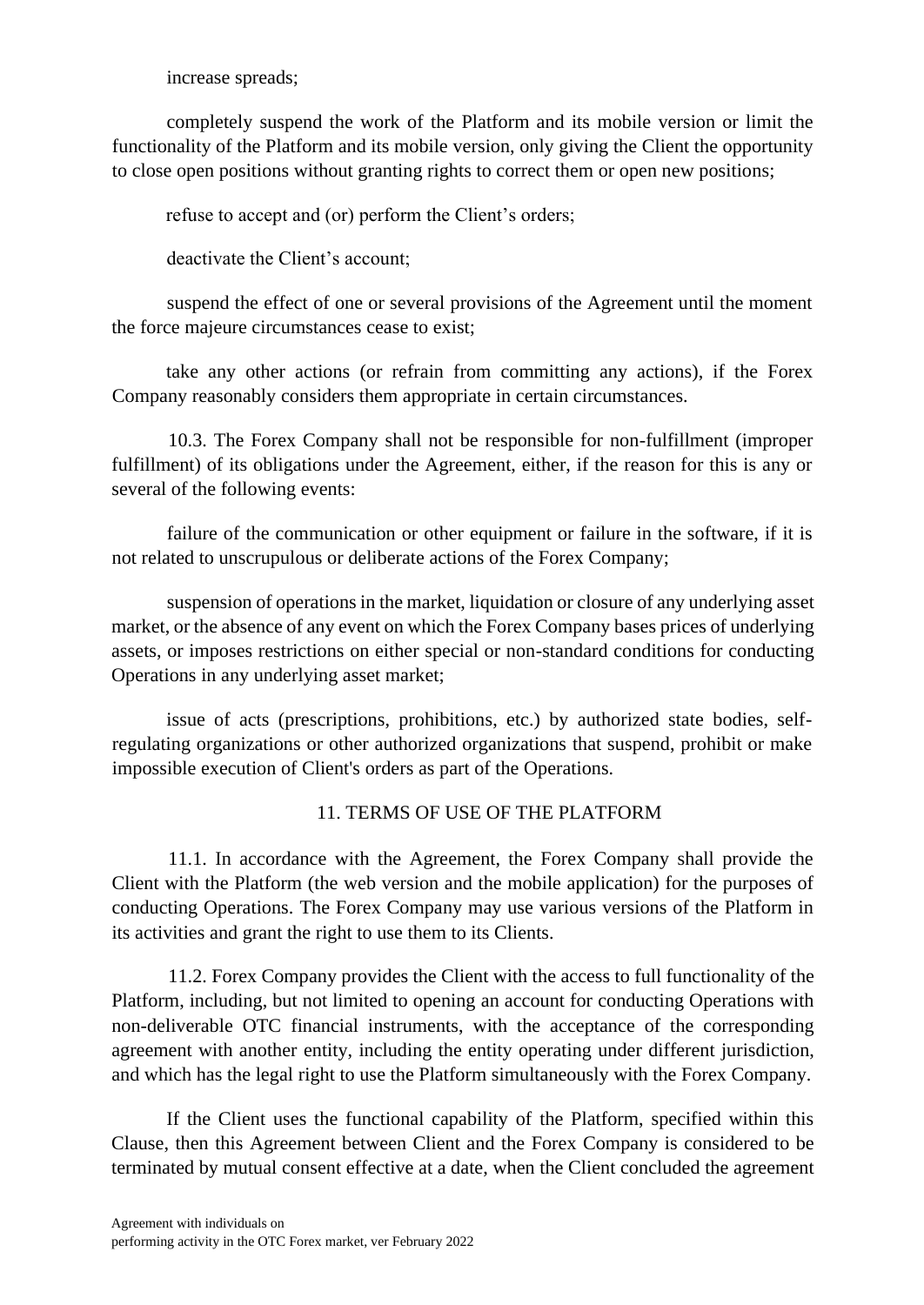with another entity. In such a case, the deadline for fulfilling all the Client's obligations towards the Forex Company is considered to be reached, all the Funds which must be paid by the Client to the Forex Company are to be paid immediately, all open positions on Client's account are to be closed immediately. Identical positions will be opened on the same prices (quotations) by the new entity.

For the purposes of implementing the functional capability of the Platform, specified within this Clause, in accordance with the Article 294 of the Civil Code of the Republic of Belarus, the Client hereby imposes an obligation on the Forex Company to deposit (transfer) funds to the account for the purposes of opening the account with another entity.

In that case, it is mandatory for another entity to accept the obligation to deposit (transfer) the funds to the Client's account in accordance with the agreement accepted between the Client and the new entity.

11.3. In case of unilateral refusal to execute this Agreement by the Forex company, the Forex company has the right to use the functionality of the Platform and to open, ont its discretion, an account for conducting Operations with non-deliverable OTC financial instruments with another entity, including an entity operating under different jurisdiction, and which has the legal right to use the Platform simultaneously with the Forex Company. In this case, by accepting the terms of these Agreement, the Client expresses (gives the Forex company) his irrevocable consent to open an account for conducting Operations with non-deliverable OTC financial instruments with another entity, including an entity operating under different jurisdiction, and which has the legal right to use the Platform simultaneously with the Forex Company, and imposes the fulfillment of the obligation to deposit funds as margin (deposit funds to the account) in the amount of funds due to be paid to the Client in connection with the unilateral refusal to execute this Agreement, in accordance with Art. 294 of the Civil Code of the Republic of Belarus. In this case, another entity is obliged to accept the obligation to deposit margin (deposit funds to the account) for the Client fulfilled by the Forex company.

The actions provided for in this paragraph 11.3 are considered by the Parties as an action performed by the Forex Company in the best interests of the Client.

11.4 In addition to other cases specifically stipulated in the Agreement, the Forex Company shall at any time be entitled to temporarily suspend Clients' access to the Platform and/or the Forex Company Server due to the need for their maintenance, troubleshooting and(or) software modification. These actions will be performed by the Forex Company solely for the purpose of improving the quality of services provided or preventing or minimizing possible losses for the Client, the Forex Company and (or) third parties.

11.5 The Client acknowledges and agrees that he/she is exclusively responsible for ensuring the availability and maintenance of the appropriate equipment required to use the Platform, which includes at least a personal computer or a mobile phone or a tablet (depending on the Platform type) with access to the Internet (hereinafter referred to as the Internet in this section). The availability of Internet access is in any case necessary for conducting Operations, so the Client must take the necessary steps to set up their equipment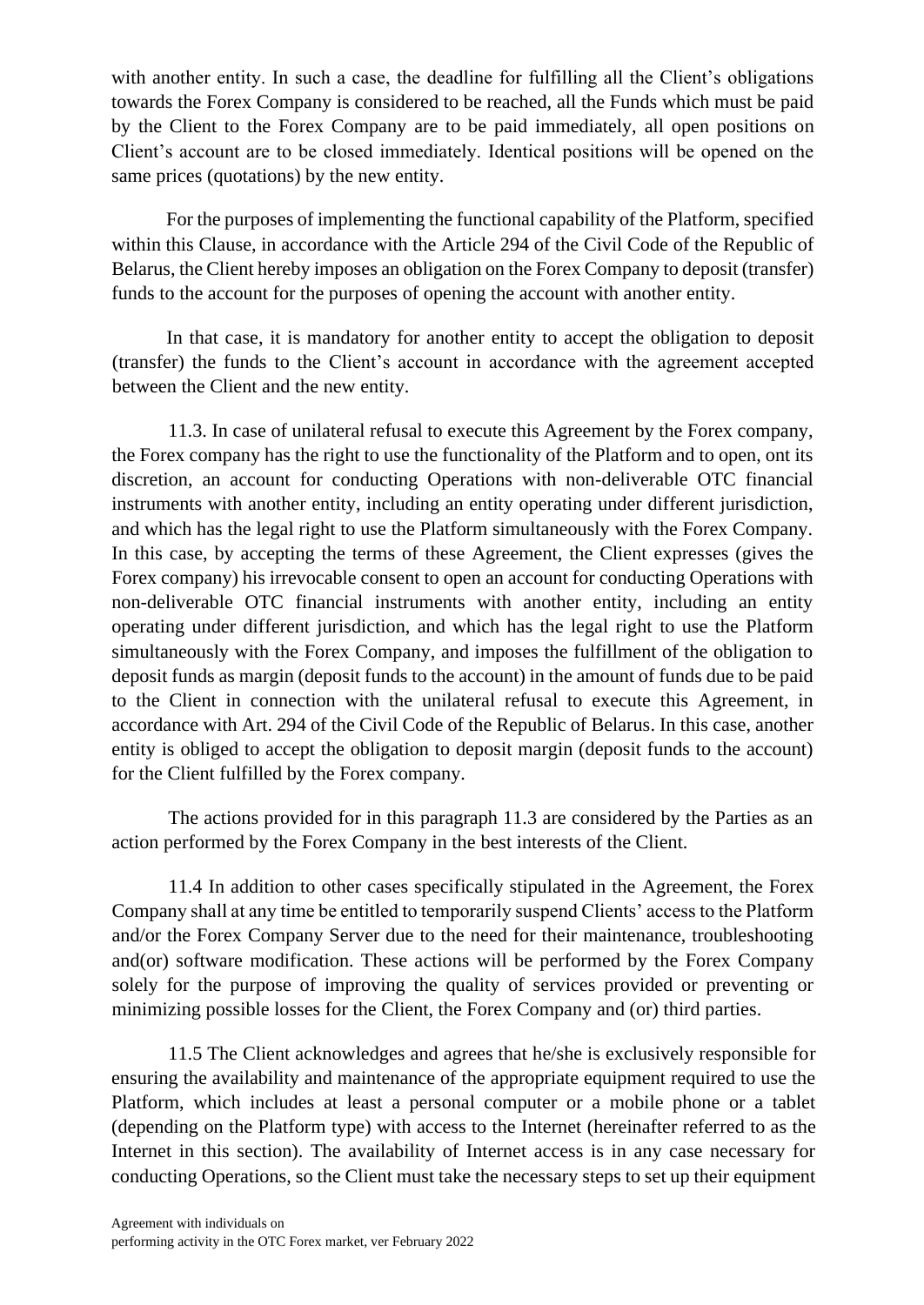in advance to ensure the Internet access as well as maintain the necessary balance of the personal account with the provider that provides the Client with the access to the Internet, excluding disconnection of the Client's equipment from the network due to lack of funds. The Client shall bear all costs associated with connecting to the Internet on their own and at their own expense. The Forex Company shall not be responsible for delays in Operations of the Platform and(or) the website of the Forex Company, which are the result of improper configuration of the Client's hardware or their inept use, or disturbances in the work of the Client's communication or other equipment and/or provider providing access to the Client on the Internet, or a malfunction in the software used by the Client and(or) the provider that provides the Client with access to the Internet.

### 12. CONSULTING, INVESTMENT ADVICE

12.1. The Client agrees and acknowledges that, as part of performance of the Agreement, the Forex Company does not have any obligations to the Client to provide him/her with any advice or consultation regarding the Client's operations involving nondeliverable over-the-counter (OTC) financial instruments, including the choice of underlying assets and(or) closing positions, applying an investment strategy. The Clients independently, on the basis of their own opinion and under their own responsibility, decide how to manage their account, when and what orders to submit to the Forex Company.

12.2. The Forex Company is entitled, from time to time and at its discretion, to provide informative messages personally to the Client (or to an indefinite list of individuals), which it can post on its website on the Internet or on the Platform or send by e-mail or otherwise, as well as market news, expert comments or other information. However, submission of this information will not be considered part of the services of the Forex Company provided to the Client, and in any case:

12.2.1. the Forex Company shall not be responsible for the use of this information by Clients when conducting Operations;

12.2.2. the Forex Company shall not give any guarantees regarding the accuracy, correctness or completeness of such information or regarding the financial or legal consequences of using this information when conducting Operations;

12.2.3. this information is provided only to enable the Client to make their own investment decisions, and does not constitute the investment advice of the Forex Company or the advice on Operations;

12.2.4. if the information provided is sent to a specific recipient or group of individuals for whom it is intended, the Client agrees that they will not transfer this information to any other third party;

12.2.5. a Forex Company shall not provide the Client with this information by a certain point in time and does not guarantee that the Client will receive such information at the same time as other Clients or other persons;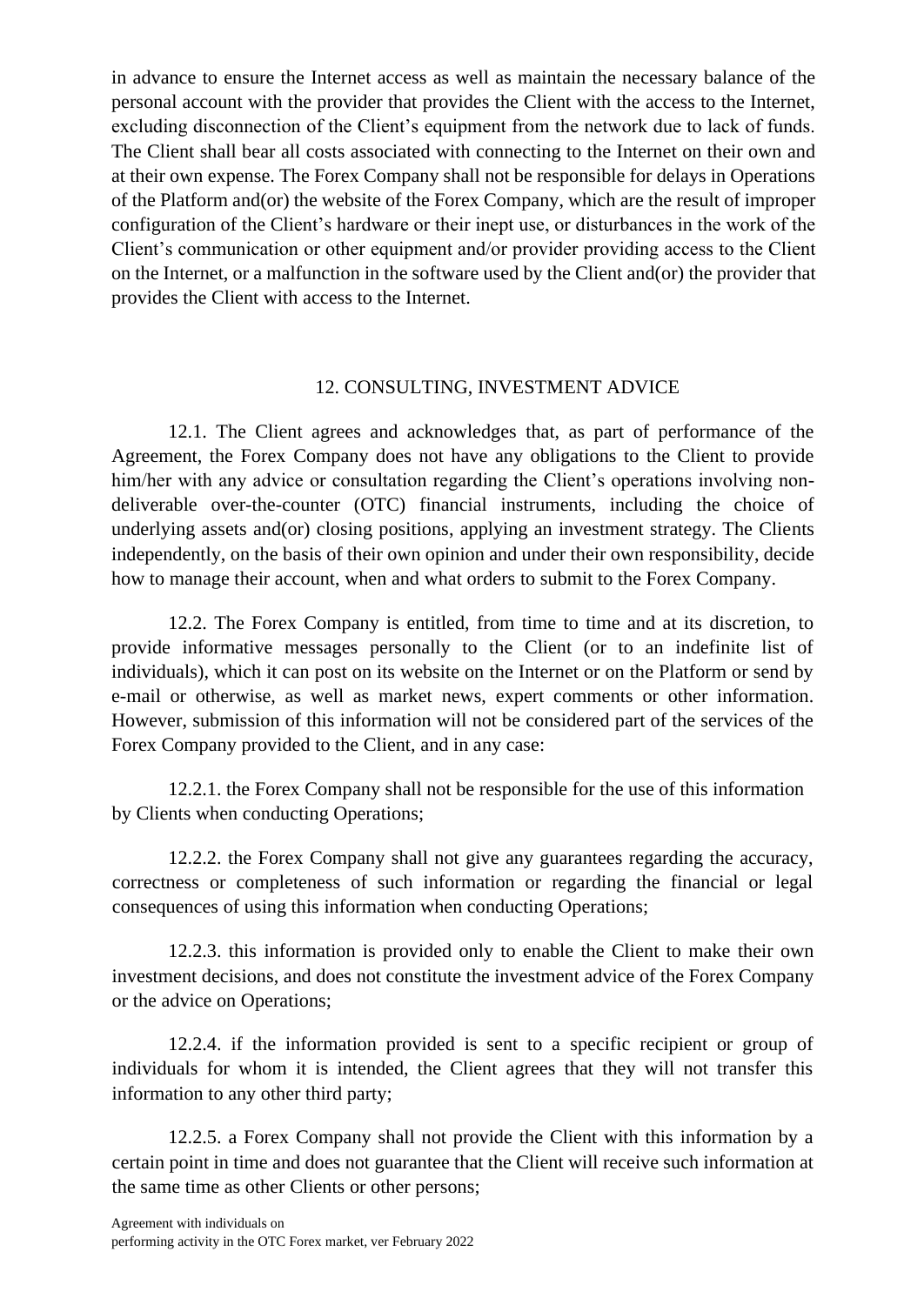12.2.6. it is understood that the specified market news, expert comments or other information provided or made available by the Forex Company publicly available may be changed, deleted or withdrawn by the Forex Company at any time without any warning.

### 13. SECURITY OF PERSONAL DATA. CONFIDENTIALITY

13.1. The Client agrees to keep secret and shall not disclose their personal data used to access the Platform, which, for the purposes of the Agreement, means the Client's login and access passwords (hereinafter collectively and individually referred to as the Access Data in this section).

13.2. The Client must not record their Access Data on paper, save it in unprotected files on a personal computer, mobile phone or tablet. If the Client receives a written notice (including electronic) containing their Access Data, they must remember them and immediately destroy the notification.

13.3. The Client agrees that he/she will cooperate with the Forex Company in any investigation that they are entitled to initiate at any time in order to detect and(or) prevent misuse of the Access Data.

13.4. The Client confirms that the Forex Company shall not be responsible in event of the third parties obtaining unauthorized access to the Client's personal information, including their email addresses, electronic correspondence, personal data and the Access Data, in cases where such information is transmitted between the parties or a party and authorized third parties via the Internet, other means of network communications, SMS messages, telephone conversations or any other electronic means.

13.5. If the Forex Company receives information that the Client's Access Data may have been obtained by unauthorized third parties, then the Forex Company is entitled to deactivate the account. At the same time, the Forex Company shall not be liable to the Client and third parties for possible losses caused by these actions of the Forex Company, since in this case they are committed under conditions of absolute necessity.

13.6. The Client agrees that the Forex Company shall be entitled to receive information about the Client both directly from the latter when filling in various types of applications, questionnaires, question lists, electronic registration cards and other documents, and from third parties that provide this information on a legal basis.

13.7. The Forex Company shall be entitled to disclose the information about the Client (including confidential information and personal data) in the following cases:

13.7.1. if the obligation to disclose information directly arises from the requirements of the law;

13.7.2. upon a request of the criminal prosecution authorities, the court in connection with production of the preliminary investigation, court proceedings;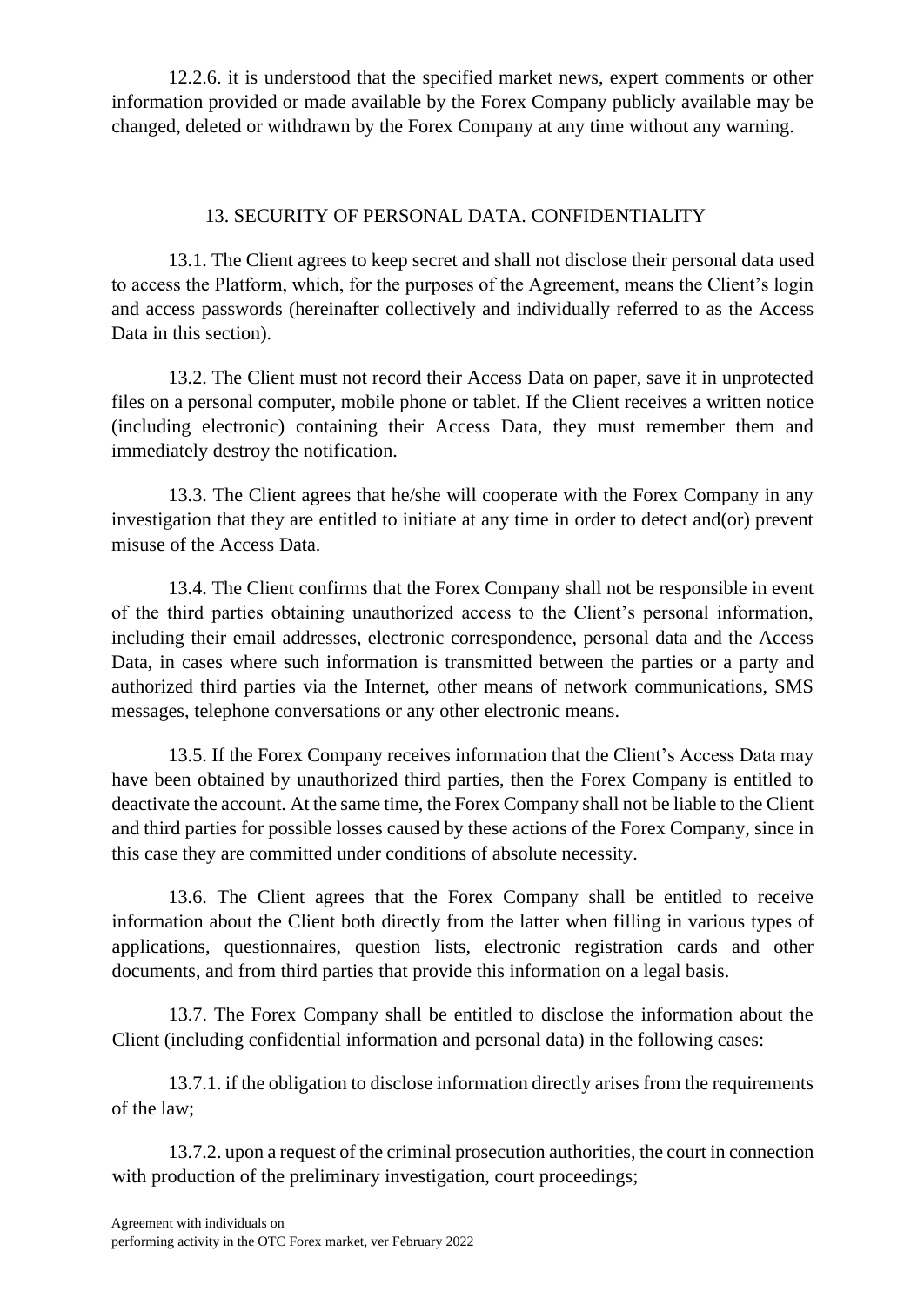13.7.3. upon a request of the National Bank of the Republic of Belarus, tax authorities, another state body or another organization authorized to exercise control over activities of the Forex Company and(or) the Client;

13.7.4. upon a request of competent authorities (organizations) on issues related to the investigation and(or) prevention of legalization of criminal proceeds, financing of terrorist activities and financing of proliferation of weapons of mass destruction, possible fraud or other illegal activities;

13.7.5. if it is reasonably necessary for the Clients to conduct Operations and for the Forex Company to provide support services within the scope of the Agreement, including for the purposes of opening the account with another entity, including the entity operating under different jurisdiction, and which has the legal right to use the Platform simultaneously with the Forex Company in the manner prescribed by the Clauses 11.2-11.3.

13.7.6. when the Forex Company checks the Client for the availability of their personal data in the relevant databases of state bodies (agencies, bureaus, services), other organizations that collect and provide information about individuals in order to prevent legalization of criminal proceeds, financing of terrorist activities and financing of proliferation of weapons of mass destruction, combating fraud and other illegal activities;

13.7.7. to Forex consultants, including auditors, lawyers, tax advisers, and security experts, provided that in each case the relevant professional consultant is informed of the confidentiality of the information provided and the information received by them;

13.7.8. to third-party organizations that provide the Forex Company with services for creation, storage and(or) processing of databases (including those in electronic form), accounting, postal services, messaging services or other similar services, mobile operators and other organizations attracted by the Forex Company in order to properly render services, exercise their rights and fulfill obligations under the Agreement. In this case, the information will only be provided to the extent necessary to provide the relevant services;

13.7.9. if it is necessary for the Forex Company to exercise or defend their legal rights and interests in court, arbitration, a state body or another organization;

13.7.10. upon a request of the Client or with their consent;

13.7.11. to its separate subdivisions or other organizations that are part of a holding company with the Forex Company or in relation to which the Forex Company is a subsidiary business entity.

13.8. The Forex Company shall be entitled to record telephone conversations between the Client and the employees of the Forex Company and keep these records for a period of 5 years. These call records will be the exclusive property of the Forex Company and may be used by it as evidence of both the facts of such conversations and the actions of Clients (for example, the transfer of orders to fix the price of the underlying asset over the phone).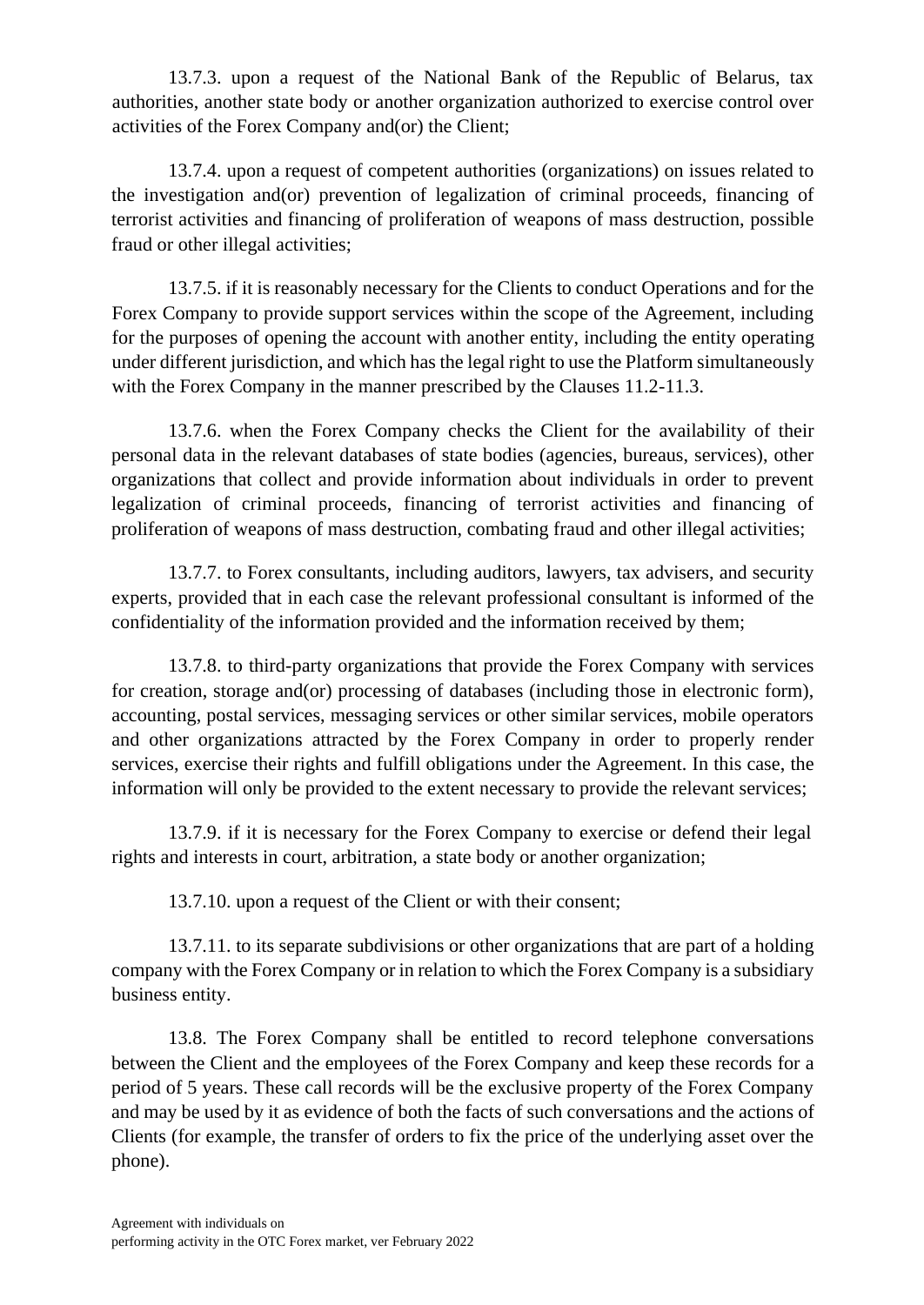13.9. The Forex Company will form and keep records of its obligations for each Client and store this information, including the Client's personal data, for at least two years from the date on which the parties fulfilled all the obligations under the Agreement. 14. REPRESENTATIONS AND WARRANTIES

14.1. The Client declares and guarantees the following to the Forex Company:

14.1.1. the Client is at least 18 years old, or he/she has been found to be fully capable before the specified age in accordance with the procedure established by law;

14.1.2. the Client is in the right mind, is able to make decisions independently and be responsible for them, is not limited in capacity or is not recognized as incapable;

14.1.3. there are no restrictions, including those established by the court or arising from the nationality, citizenship or religion of the Client, to the Client's participation in operations with financial instruments;

14.1.4. the Client is a citizen of a country, or resides in a country that is not included in the list of regions where the Forex Company does not provide Services («Territorial Limitations»). The list of limited regions is available on the Forex Company's website;

14.1.5. all actions performed in accordance with the Agreement will not violate the laws applicable to the Client or the laws of the jurisdiction in which the Client resides (or is a resident) or with which the funds used by the Client for conducting Operations are associated;

14.1.6. the Client does not act on behalf of or in favor of a third party; all Operations will be performed solely on behalf of and in favor of the Client;

14.1.7. all the information provided to them in accordance with the Agreement, including the information in the electronic registration card of the Client, is true, accurate and complete in all aspects, and the submitted documents are official and valid. The Client undertakes to maintain the relevance of the information provided throughout the term of the Agreement;

14.1.8. the Client has carefully read the Agreement, the Rules for Operations and the Regulations, the text of these documents is clear to them, and they agree to be guided by them while conducting Operations;

14.1.9. the funds used by the Client to conduct Operations are not proceeds from crime;

14.1.10. the Client has never directly or indirectly participated and is not currently involved in financing terrorist activities and (or) in financing the proliferation of weapons of mass destruction;

14.1.11 the Client will not use payment methods belonging to the third parties for deposits or withdrawals;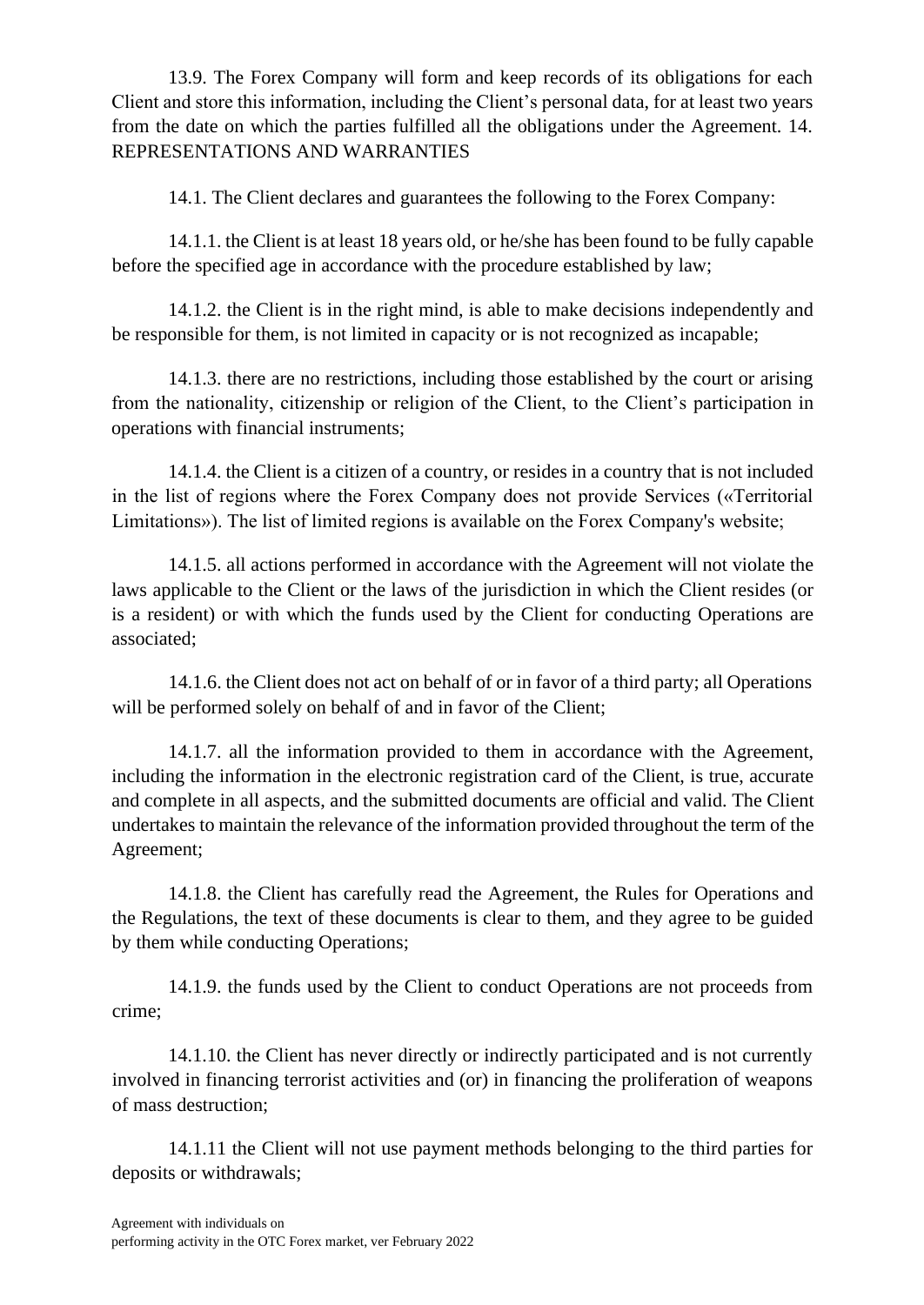14.1.12. the Client is not a U.S. resident and /or a U.S. taxpayer;

14.1.13. the Client is not a foreign public official, an official of public international organizations, a person occupying posts included in the list of government posts of the Republic of Belarus defined by the President of Belarus, a member of their families and (or) a person close to them (hereinafter referred to as Public Person). If, in the course of the execution of the Agreement, the Client becomes a Public Person, they must immediately notify the Forex Company about it;

14.1.14. the Client understands the financial meaning of the Operations conducted;

14.1.15. the Client is aware of the risky nature of the Operations. He/She has read the Risk Disclosure Statement and agrees to accept it;

14.1.16. the Client has regular access to the Internet and agrees to receive information regarding performance of the Agreement by posting it on the official website of the Forex Company on the Internet or by using email. This rule shall apply to any information, including, but not limited to, information on changes in provisions of the Agreement, the Rules for Operations, the types and (or) sizes and (or) the procedure for calculating the remuneration of the Forex Сompany, working hours of the Forex Company, the suspension of the operation of the Platform;

14.1.20. the Client will not abuse the trust of the Forex Company and (or) the rights granted to him, will use the Platform in good faith in accordance with the terms provided within the Agreement and (or) the Rules, as well as the legislation governing activities related to operations involving non-deliverable over-the-counter (OTC) financial instruments.

## 15. THE EFFECTIVE TERM OF THE AGREEMENT AND THE PROCEDURE OF ITS TERMINATION

15.1. The Agreement shall become effective from the moment the Client conducts all the necessary actions required for acceptance of this Agreement and shall remain in full force and effect until the Parties fulfill all the obligations assumed under it.

15.2. The Agreement may be terminated by mutual consent between the Parties.

15.3. The Forex Company shall be entitled to unilaterally refuse to perform the Agreement in the event of:

the decision to terminate its activities in the OTC Forex market;

changes in the law that make it impossible to further perform the Agreement; nonfulfillment by the Client of their obligations under the Agreement;

violations by the Client of the representations and guarantees provided in accordance with Clause 14 of the Agreement;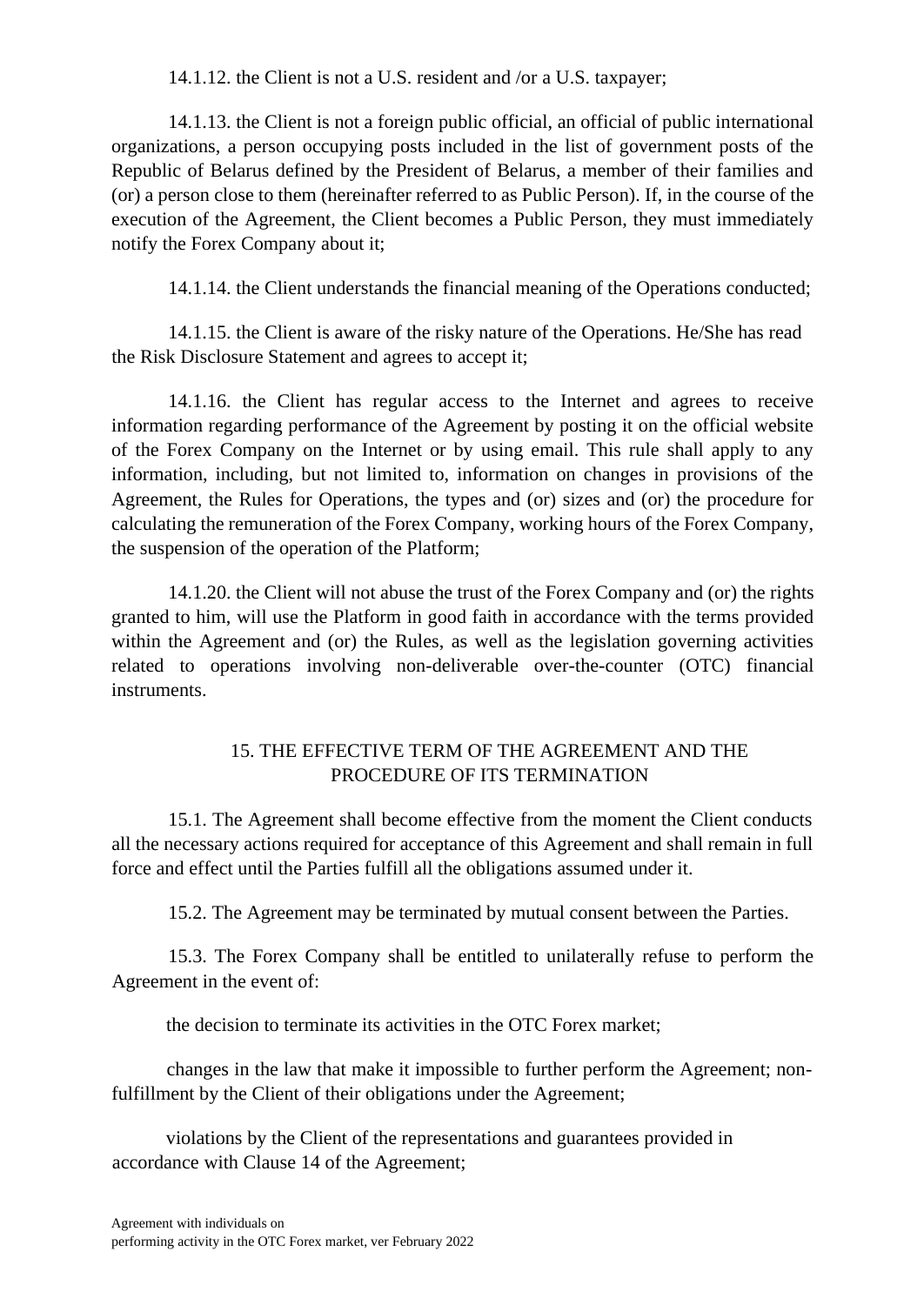the Client's failure to submit documents (information) required to identify (completion of deferred identification) participants in a financial transaction in accordance with the law on preventing legalization of criminal proceeds, financing terrorist activities and financing proliferation of weapons of mass destruction, and the fact that the Forex Company has a reasonable suspicion of legalization of criminal proceeds, financing terrorist activities and financing proliferation of weapons of mass destruction;

if the Client used third party payment method(s) to deposit the funds on his/her account;

the absence of operations on the Client's account within the last calendar month;

if the Forex Company at its own discretion identifies, that allowing the Client to conduct the Operations on the Platform will result in a risk of additional financial or reputational losses for the Client, Forex Company or the third parties. The basis for unilateral refusal to execute the Agreement in this case is the decision of the Forex company, made with the consent of the shareholders (sole member) of the Forex company;

in cases when the Client conducts communication with employees or other legal representatives of the Forex Company in an abusive (insulting) or improper manner. This includes, but is not limited to communication conducted via the phone calls, emails, chats, social networks etc.

In the event of a unilateral refusal to execute this Agreement in accordance with this clause 15.3 of the Agreement, in the best interests of the Client the Forex Company has the right to apply clause 11.3 of this Agreement without the need to follow the procedure for termination the Agreement provided for in clauses 15.5-15.6 of this Agreement.

15.4. The Client shall be entitled to refuse to perform the Agreement, provided all obligations towards Forex Company are fulfilled:

in case of disagreement with the changes made to the terms of the Agreement, including those related to the types and (or) remuneration of the Forex Company;

in case of disagreement with the changes made to the Rules for Operations;

for other reasons not inconsistent with the Agreement, subject to the Forex Company's prior notice (statement) not later than fifteen (15) working days before the date of the alleged termination of the Agreement.

In case of refusal to perform the Agreement, the Client undertakes to close all positions and fulfill other obligations under the Agreement. The Agreement can be considered terminated only after the Client has fulfilled all of his/her obligations under the Agreement.

15.5. If the Forex Company or the Client terminates the Agreement in the cases listed within Clause 15.3 or 15.4 of this section, this Agreement is terminated on the day of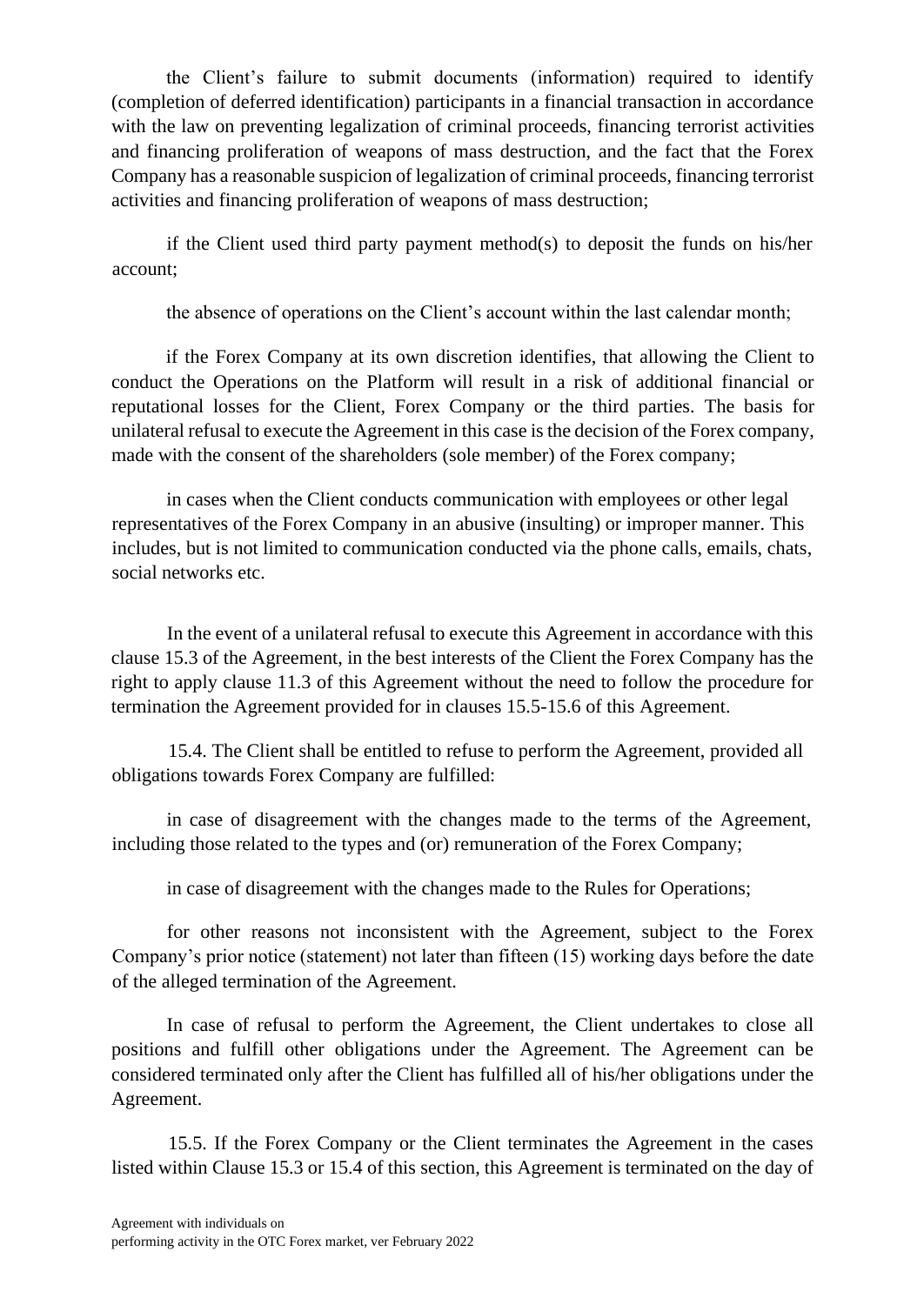sending the relevant notification sent in writing by the addressee party (a different timeframe for termination of the Agreement may be applied if such a timeframe is specified sent by the Forex Company).

From the moment the party sends the relevant notice of termination of the Agreement, the deadline for fulfilling all the Client's obligations to the Forex Company is considered to be reached , all the Funds which must be paid by the Client to the Forex Company are to be paid immediately, and all open positions on Client's account will be forcibly closed by the Forex Company.

If the Client violates the requirements of Clause 14.1. of this Agreement, the Forex Company unilaterally terminates the Agreement with such Clients, forcibly closes their positions at the current market price at the time of closing and returns the remaining funds under the terminated Agreement. If, as a result of operations involving non-deliverable over-the-counter (OTC) financial instruments, at the time the Forex Company detects the fact specified under the Clause 14.1., the Client's account balance (after forced closure of all open positions) exceeds the amount of Fund deposited by the Client, then the funds amounting to the difference (balance and deposited amount) become the property of the Forex Company.

15.6. Despite the other provisions of this Agreement, each Party has the right at any time to unilaterally terminate this Agreement by sending a written notice of such termination to the other Party in the following order:

15.6.1. If there are no open positions on the Client's account, this Agreement is terminated on the day of receipt by the addressee of the corresponding notification sent in writing (a different term for termination of the Agreement may be provided in the notification from the Forex Company);.

15.6.2. If there are open positions on the Client's account, this Agreement is terminated on the day specified within the relevant notification, which must be sent in writing at least 10 days before the expected moment of its termination. The Client is obliged to close their open positions and cancel pending orders (if any) within 10 (ten) days from the date of receipt of such notification. After the expiration of the specified 10-day period, all open positions of the Client will be forcibly closed by the Forex Company.

15.7. From the moment the Client receives a written refusal to execute the Agreement, the Forex Company has the right to:

limit the functionality of the Platform, giving the Client the opportunity only to close open positions without granting rights to adjust or open new positions;

not to accept and (or) not to perform the Client's orders to open new positions, as well as to introduce changes to already open positions, with the exception of orders aimed at closing them;

withhold the Funds deposited by the Client until the Client fulfills all of his/her obligations under the Agreement, including those with regard to settlements on the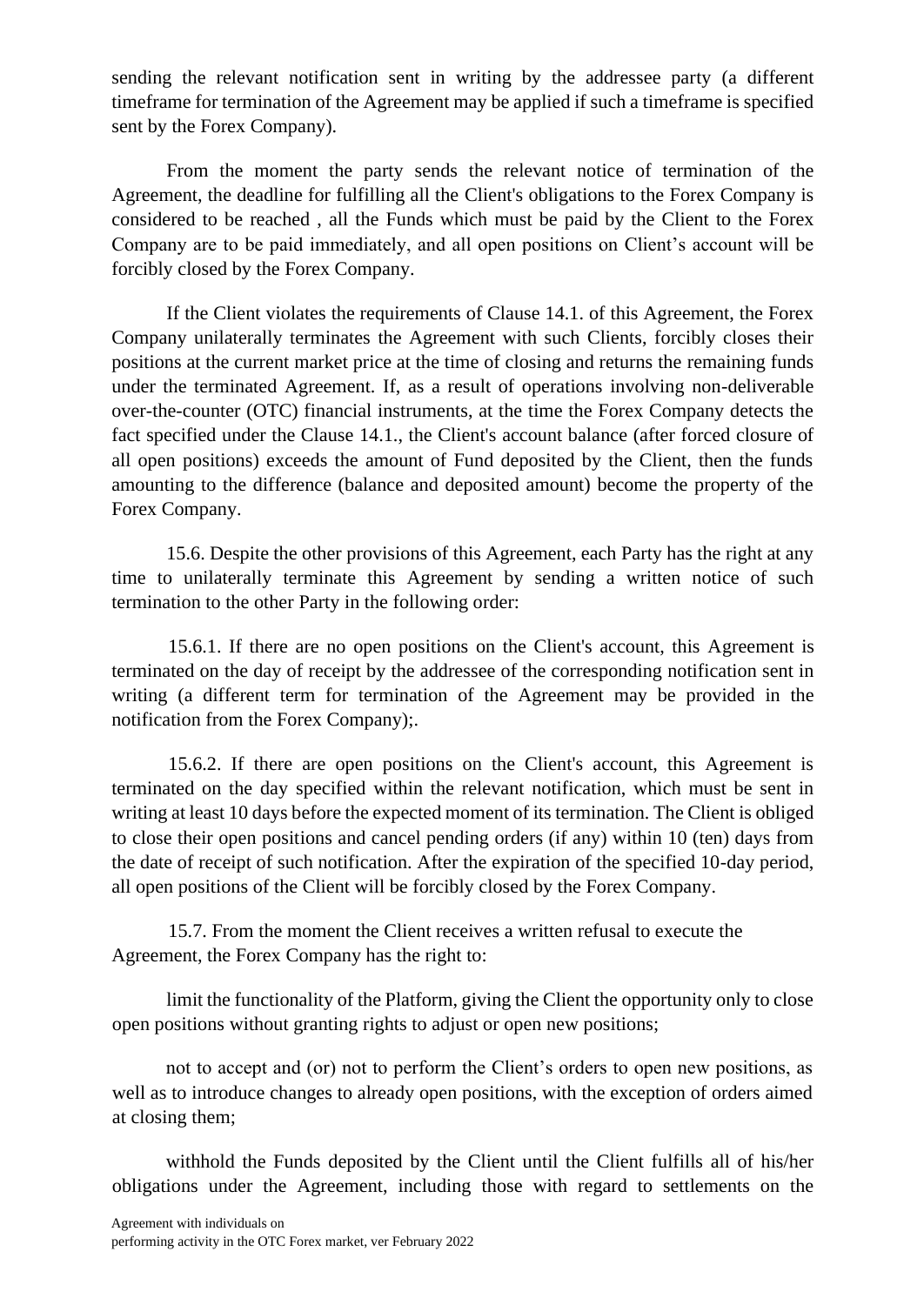Operations conducted. At the same time, for the purposes of settlements, the Forex Company shall be entitled to combine the Client's obligations and the Funds of the Client, from different accounts, into a single balance and perform mutual settlements on it;

independently write off the funds due to it from the Client at the expense of the Client's deposit. At the same time, for the purposes of settlements, the Forex Company shall be entitled to write off the funds either in the currency of the obligation or in the other currency of the Funds, different from the currency of the Client's obligation, at the foreign currency conversion rate calculated on the basis of the official exchange rate of the Belarusian ruble against the foreign currency established by the National Bank of the Republic of Belarus as of the day of calculation.

15.8. Unless otherwise specified by the parties to the Agreement in writing, the Forex Company shall return to the Client the remaining funds after the Client fulfills all of his/her obligations under this Agreement. The transfer of funds in favor of third parties shall not be performed unless the Agreement is terminated due to the fact that the Client used payment method belonging to the third party for depositing funds. Funds lost in trading are not returned by the Forex Company even if such were funds deposited using the payment methods belonging to the third party.

If the reason for the termination of the Agreement is inclusion of the Client in the list of organizations and individuals involved in terrorist activities determined in accordance with the law, the Forex Company shall freeze the Client's funds.

15.9 Forex Company shall not be responsible for inability to return (withdraw) the funds in case specified under the Clause 15.8 of this Agreement if the inability is resulted from the circumstances which are not the fault of the Forex Company.

## 16. SPECIAL CONDITIONS

16.1. The Client confirms that they agree to the possibility of their participation in advertising games, promotions and other similar events held by the Forex Company.

16.2. The Forex Company shall be entitled to unilaterally change the terms of the Agreement. When the Forex Company changes the text of the Agreement unilaterally, the Forex Company shall notify the Client of this in accordance with the following procedure:

16.2.1. by posting on the website of the Forex Company in the Internet changes to the terms or posting the revised Agreement (taking into account the changes made);

16.2.2. unless otherwise stipulated by separate provisions of the Agreement, amendments made by the Forex Company unilaterally to the text of the Agreement shall take effect from the moment they are posted on the website of the Forex Company on the Internet or at a later date specifically indicated by the Forex Company.

16.3. The Client agrees that the Forex Company and/or a third party with whom the Forex Company enters into a relevant agreement shall be entitled to send out SMS messages and emails of the advertising and informational nature, including automatically, to the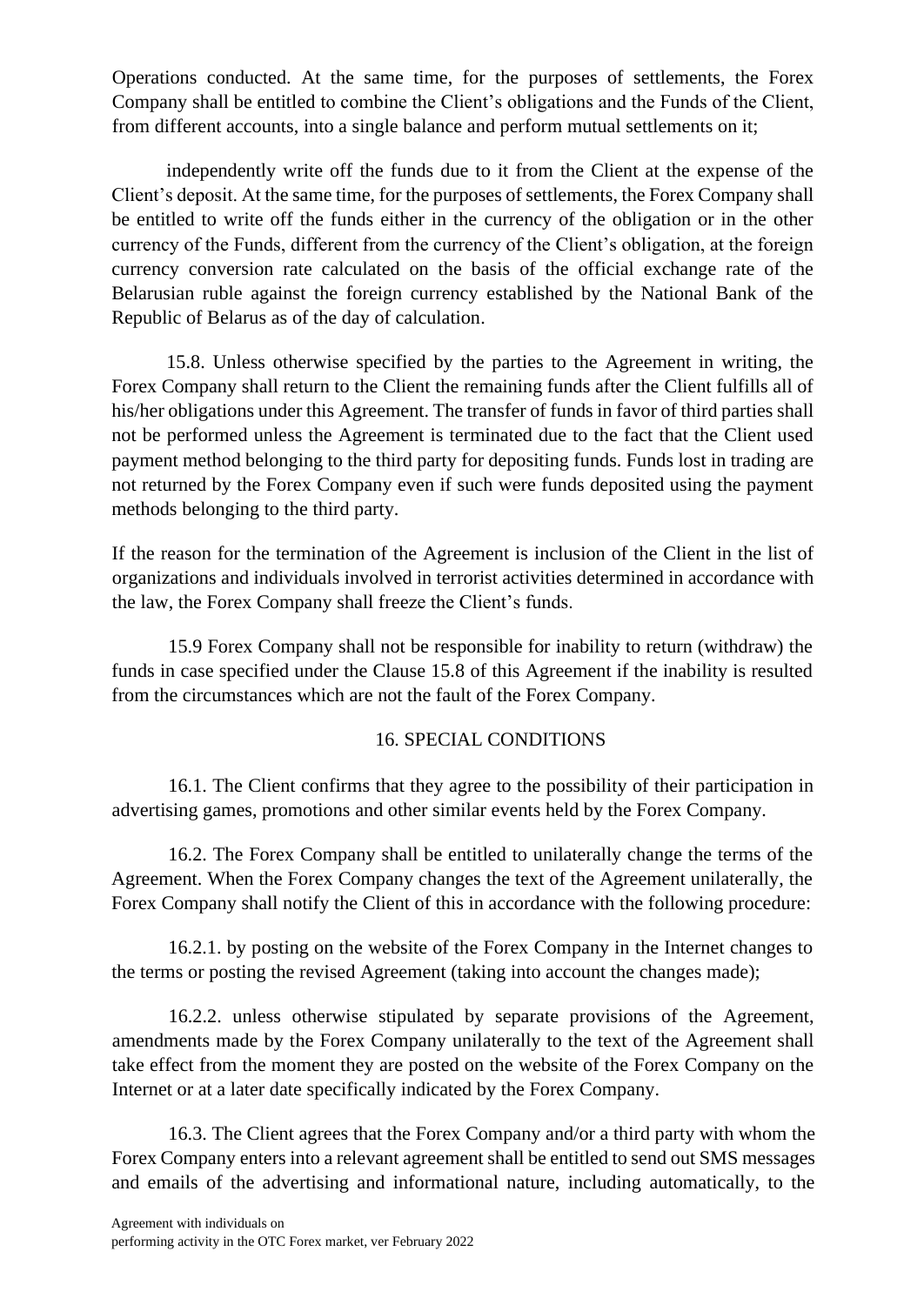telephone numbers (including mobile number) and the e-mail of the Client.

16.4. The Client confirms that they are aware of their right to demand that the Forex Company immediately stops placing (distributing) advertising to their address by contacting the Forex Company with the appropriate statement.

16.5. Unless otherwise agreed, all notifications, statements and other communications that the Forex Company will provide in accordance with this Agreement must be sent using the contact details provided to the Forex Company by the Client. Similarly, all notices, statements and other communications that the Client will provide in accordance with this Agreement must be sent to the Forex Company in writing to the address specified in section 17 («Details of the Parties») of this Agreement or to the email address support@capital.com.

16.6. All disputes and disagreements between the Forex Company and the Client arising from performance of the Agreement shall be resolved through negotiations. The Client and the Forex Company shall make all possible efforts for the purpose of amicable, honest and constructive settlement of any dispute. The pre-trial claim settlement procedure shall be considered mandatory. Written claims shall be subject to review within 30 calendar days from the date of their receipt. If there is no agreement, disputes shall be reviewed in court at the location of the Forex Company in the manner prescribed by the law of the Republic of Belarus.

16.7. Regarding all other respects not regulated by the Agreement, the parties shall be guided by the applicable law of the Republic of Belarus and the customs of international business turnover applied in the field of activities in the Forex OTC market.

### 17. DETAILS OF THE PARTIES

17.1. The Forex Company details: Full name: Closed joint stock Company Capital Com Bel. Short name: CJSC Capital Com Bel. Registration number: 193225654. Registration authority: Minsk City Executive Committee. Registration date: March 3, 2019. Included in the Register of the Forex companies of the National Bank of the Republic of Belarus: No. 16 от April 16, 2019. Identification code of the Forex Company: 40016. Location (legal address): Republic of Belarus, Minsk, Internationalnaya str, 36/1, office 523. 17.2. Information about the Client: indicated (submitted) by the Client

during the process of completing and sending their personal data in the Platform.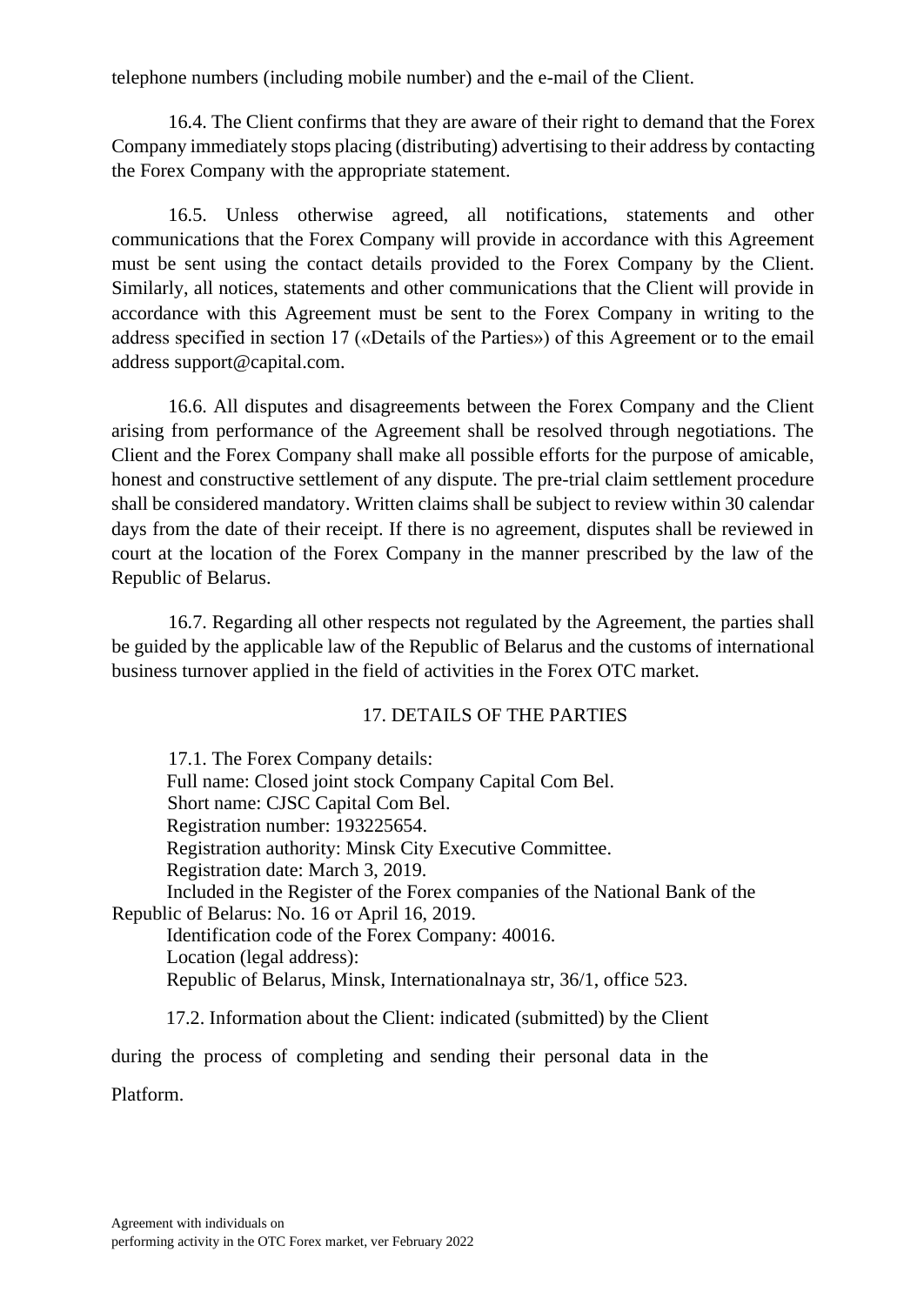Appendix No. 1

To the agreement with individuals on conducting operations involving non-deliverable over-the-counter (OTC) financial instruments (activity in the OTC Forex market)

## **Risk Disclosure Statement**

The purpose of this Risk Disclosure Statement (hereinafter referred to as the Statement) is to indicate to the Client the risky nature of operations involving nondeliverable OTC financial instruments and to warn Client that the possibility of making a profit is inextricably linked to the risk of losses. The Forex Company strives to disclose to the Client information about all the risks associated with conducting Operations on the financial markets, to the maximum extent however, the list of risks given in this Statement is not exhaustive due to the variety of possible situations that arise when conducting these Operations.

1. Conducting operations involving non-deliverable OTC financial instruments allows the Client to receive high profits, however, at the same time, it includes a potentially high level risk of losses. Therefore, first of all, it is important for the Client to carefully work out the strategy of conducting Operations and determine the amount of free financial resources, the loss of which will not significantly affect his well-being. It is not recommended to use funds that are borrowed, received in the form of a loan, social benefit or pension as margin security.

2. Conducting operations involving non-deliverable OTC financial instruments is a highly risky and speculative type of activity and is not suitable for all categories of Clients. Operations can be performed by Clients who:

have sufficient knowledge about the over-the-counter Forex market and the procedure for conducting Operations on it;

understand and are ready to take on financial, technical, legal and other risks;

are ready to incur financial losses when conducting Operations, taking into account their personal financial obligations, the amount of free financial resources, the usual lifestyle and other life circumstances.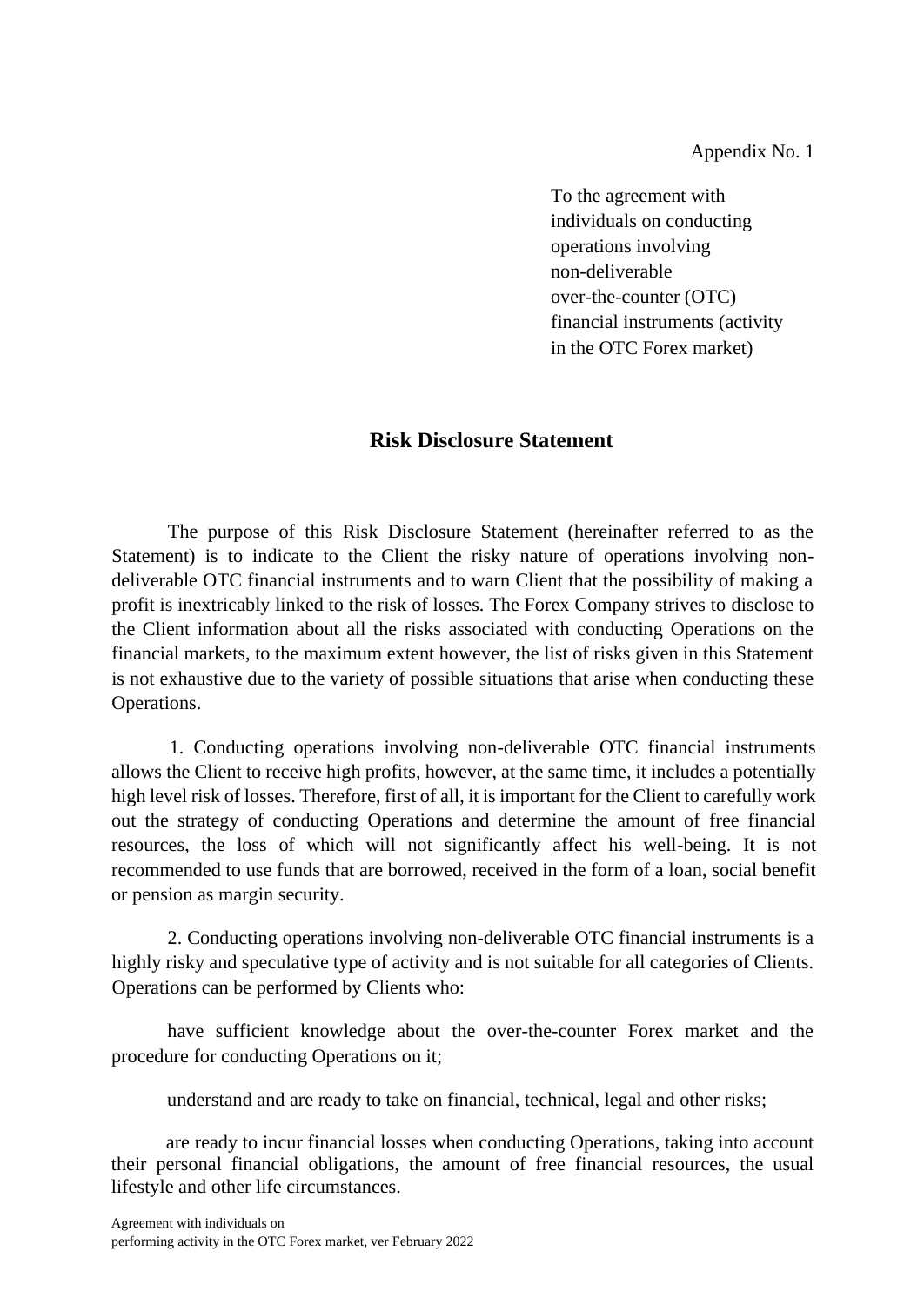#### 3. Leverage

Operations on the over-the-counter Forex market are carried out using leverage. This means that the volume of Operations performed by the Client on the over-the-counter Forex market can be tens or hundreds of times higher than the amount of funds deposited by them. Thus, margin leverage increases the possibility of making a profit for the Client by tens or hundreds of times, but at the same time, it increases their risks of receiving losses to the same extent. When using margin leverage, even a relatively small change in the price of the underlying asset at which the Client conducts an Operation can lead to significant losses for the Client.

### 4. Liquidity risks

Liquidity risk is the risk of losses, additional costs, non-receipt of planned income due to a situation in which opening or closing a position (in other words, opening/closing Long or Short positions) within each individual Operation will be difficult at a certain point in time. The Client should pay attention to the liquidity of the corresponding underlying assets, since with low liquidity, the inability to close positions can lead to significant losses for the Client. Low liquidity of the underlying asset or its absence at a certain point in time can lead to an increase in the spread. A large spread makes it difficult to execute orders sent by the Client in order to limit losses (Stop Loss order). In order to avoid losses, the Client must independently monitor the market situation and conduct Operations depending on it. In certain cases, a Forex company may not be able to execute the Client's order to fix the price of the underlying asset, for example, but not only in the following cases: during the release of financial or other news; opening or closing of trading sessions; high market volatility, in which prices can significantly change in the direction of both increasing and decreasing, without falling into the values stated by the Client; rapid dynamics of price changes; insufficient liquidity in the market; under force majeure circumstances. If in such cases the Forex Company is unable to execute the Client's order regarding the price of the underlying asset, the size of the position or for any other reason, such an order will not be executed, and the Client will independently bear the risk of receiving losses associated with the inability to fix the price of the underlying asset, without the responsibility of the Forex company for their occurrence.

## 5. The risk of a break in quotes

Financial markets can fluctuate rapidly, and the prices of financial instruments will reflect this. The risk of a quote break is the risk that arises as a result of market volatility. A price gap occurs when the prices of financial instruments suddenly shift from one level to another without passing through an intermediate level. The Client does not always have the opportunity to place an order, and for a Forex company it is not always possible to execute an order between two price levels.

6. The risk associated with holding long positions.

To open a long position on a financial instrument means that the Client opens a position on a financial instrument in the "Buy" direction, speculating, assuming that the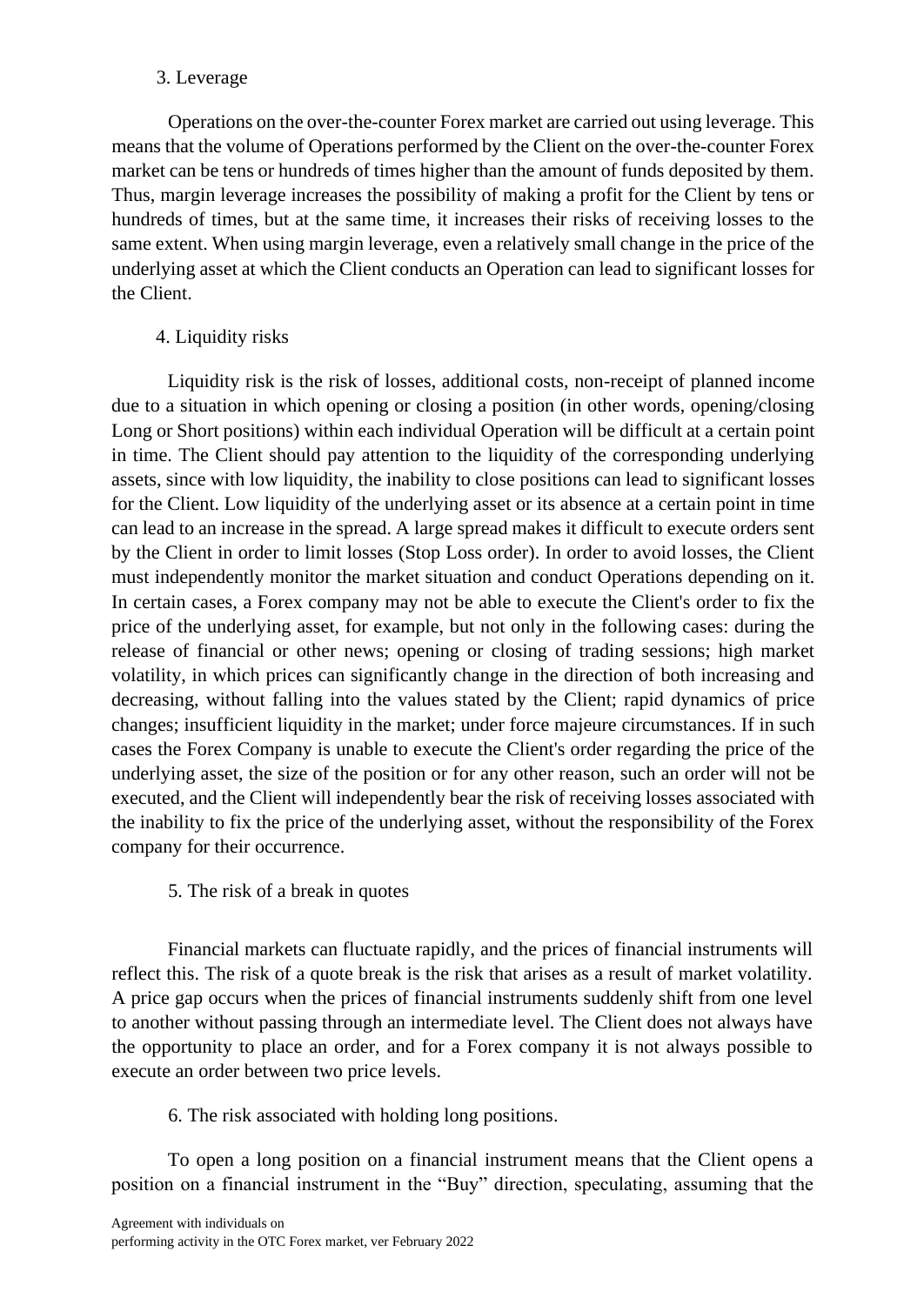market price of the underlying asset will rise between the moment of buying and selling. The client will make a profit if the market price of the underlying asset increases during the holding of a long position.

The client will incur a loss if the market price of the underlying asset falls while holding a long position. The loss will be equal to the difference between the market purchase price of the underlying asset and the market sale price multiplied by the number of units of the underlying asset. Thus, the potential loss of the Client may be greater than the initial required margin.

The client may also suffer losses due to the closing of a position by a Forex company, if there is not enough Funds on the account to maintain an open position.

7. The risk associated with holding short positions.

A short position on a financial instrument means that the Client sells the financial instrument, assuming that the market price of the underlying asset will drop between the opening and closing of the operation. As the owner of a short position, the Client makes a profit if the market price of the underlying asset drops while the position is open.

The client will incur a loss if the market price of the underlying asset rises while the short position is open. The loss will be equal to the difference between the market price of the underlying asset at the time of opening and the market price at the time of closing, multiplied by the number of units of the underlying asset. Thus, the potential loss may be greater than the initial required margin.

The client may also suffer losses due to the closing of a position by a Forex company, if there is not enough Funds on the account to maintain an open position.

8. A stop-loss can not always protect against losses.

The forex company offers Clients the opportunity to choose a stop-loss order to limit potential losses from an open position. This option automatically closes a position when the market price reaches the price set in the order (the stop-loss level). However, the Forex company does not guarantee that the stop-loss order will be executed at the price specified in the order.

9. Compliance with margin requirements.

The Client should always maintain a minimum amount of funds required to maintain his/her open positions. The Client is responsible for monitoring the balance of his account. The client may receive a warning (margin call) to deposit additional funds if the amount of Funds on his account is too small. The Client may need to deposit additional funds to meet margin requirements in a short time in order to keep the positions open. Failure to comply with this requirement may lead to the cancellation of the pending market order and(or) forcible closure of the Client's positions.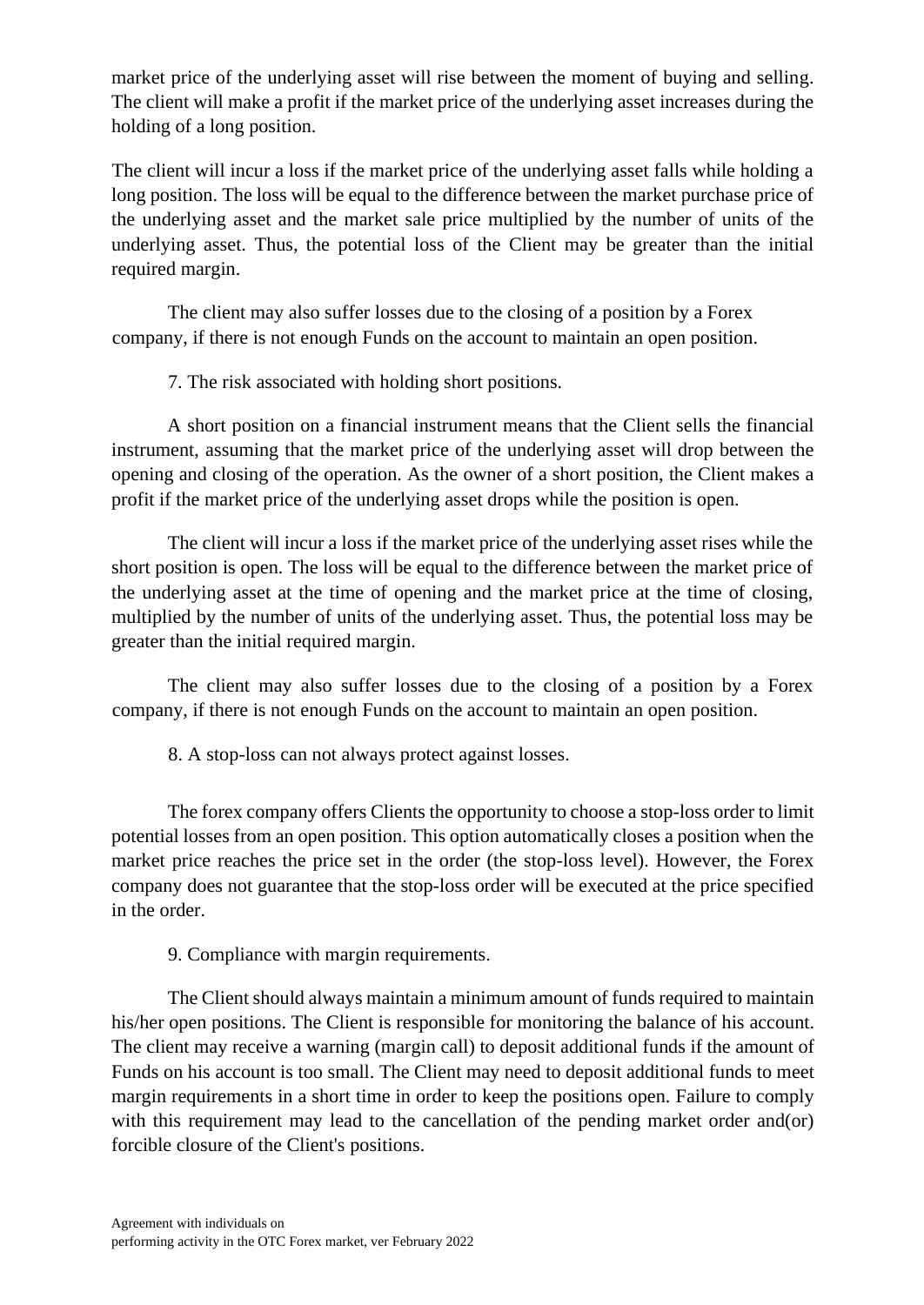#### 10. Technical risk.

Operations involving non-deliverable OTC financial instruments are carried out exclusively on-line (via the Internet). While conducting the operation on the platform, Client may experience a system error as a result of any failure, malfunction or breach of any transmission system, communication system, computer equipment or software for conducting the operations, regardless of whether they belonged to the Forex or any other external party, that may mean that the Client's order may be delayed or not performed.

Technical risk – the risk of losses, additional costs, non-receipt of planned income due to failure (breakdown), malfunctions, system failures, disconnections (including in the presence of malicious actions, hacker attacks) of communication lines and channels, Internet, electricity, information, technical, software, other means and systems (including the platform) used by the Client when conducting Operations, as well as malfunctions (or the inability of the Client to use a particular function of a software and hardware tool) that arose due to ignorance of instructions, or non-compliance by the Client with the rules for using software and hardware tools or rules of operation of the equipment used by the Client for conducting Operations.

When the Client conducts Operations, the Forex Company is not responsible for possible losses of the Client due to: failure or errors in the software used by the Client; insufficient quality of communication on the Client's side, including low Internet connection speed; improper operation of the equipment used by the Client; failure to work or untimely updating of the software, including the Platform; the Client's use of illegal software in any variations; personal settings of the Platform made by the Client; ignorance of the instructions by the Client, or non-compliance by the Client with the rules of use of software and hardware, or the rules of operation of the equipment used by the Client for conducting Operations. During the maximum loads on the market (for example, during the release of economic news), the Client should be aware of the potential for high loads on communication channels, and, accordingly, the temporary inability to contact the Forex company's server.

### 11. Currency risk.

Currency risk – the risk of losses, non-receipt of planned income due to changes in exchange rates on the international currency market if it is necessary to convert any amounts (margin security, profit, loss, etc.) into the currency of the account created by the Forex company to the Client (during the execution of the Agreement) or into the currency of the Client's bank account (when returning the margin security to the Client).

12. The risk of loss of privacy.

The risk of loss of confidentiality is the risk of losses, additional costs, non-receipt of planned income due to unauthorized access by third parties to the Client's confidential information and its use for their own purposes. In this case, confidential information means: personal information about the Client; details of the Client's bank payment cards; passwords for accessing the Platform; other passwords that were generated by the servers and software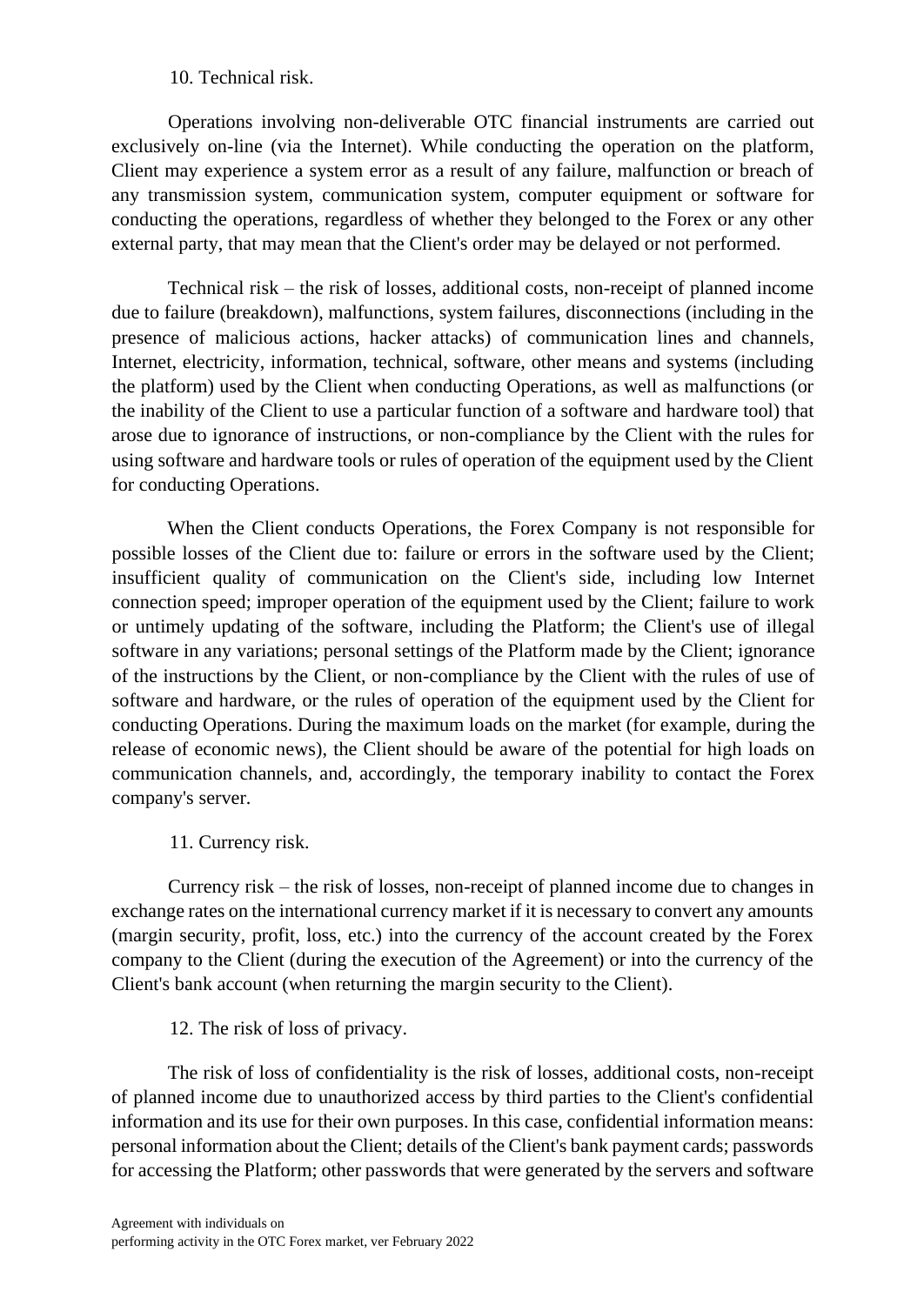products of the Forex company and sent to the Client. The Client is obliged to take comprehensive measures to protect and preserve his confidential information. Information sent in encrypted form via e-mail is not protected from unauthorized access by third parties. All financial losses caused by this fact are completely borne by the Client.

13. The risk of communication.

Communication risk – the risk of losses, additional costs, non-receipt of planned income due to late receipt or non-receipt of messages from the Forex company by the Client, or their untimely reading or not reading. The Forex Company has the right to delete messages not received by the Client via the internal mail of the Forex terminal within three calendar days from the date of sending the message.

14. Legal risk.

Legal risk – the risk of losses, additional costs, non-receipt of planned income due to changes in the legislation, including tax, of the Republic of Belarus or the country of registration (residence) of the Client.

15. Socio-political risk.

Socio-political risk – the risk of losses, additional costs, non-receipt of planned income due to significant changes in the political (including for reasons of changing authorities / management) and economic situation in the country, which led to social instability and (or) economic crisis.

16. The risk of bankruptcy.

The risk of bankruptcy of a Forex company is the risk of losses, additional costs, non-receipt of planned income due to the insolvency of a Forex company. In this case, the procedures established by the legislation of the Republic of Belarus for declaring the debtor bankrupt and the order of repayment of creditors' claims will be applied.

17. Force majeure circumstances.

Forex company and the Customer are not responsible for non-performance (improper performance) of the obligations under the Agreement, if the proper performance prevented by force majeure (force majeure), which means any action, event or phenomenon out of the will of the parties, that is, that the party could not have foreseen or occurrence of which could not be prevented, including, but not limited to: strikes, riots or civil unrest, terrorist acts, wars, natural disasters, accidents, fires, floods, storms, hurricanes, ddos attacks, power interruptions.

# 18. Taxes.

In accordance with the legislation of the Republic of Belarus, income received by individuals under Agreements concluded with forex companies is exempt from personal income tax.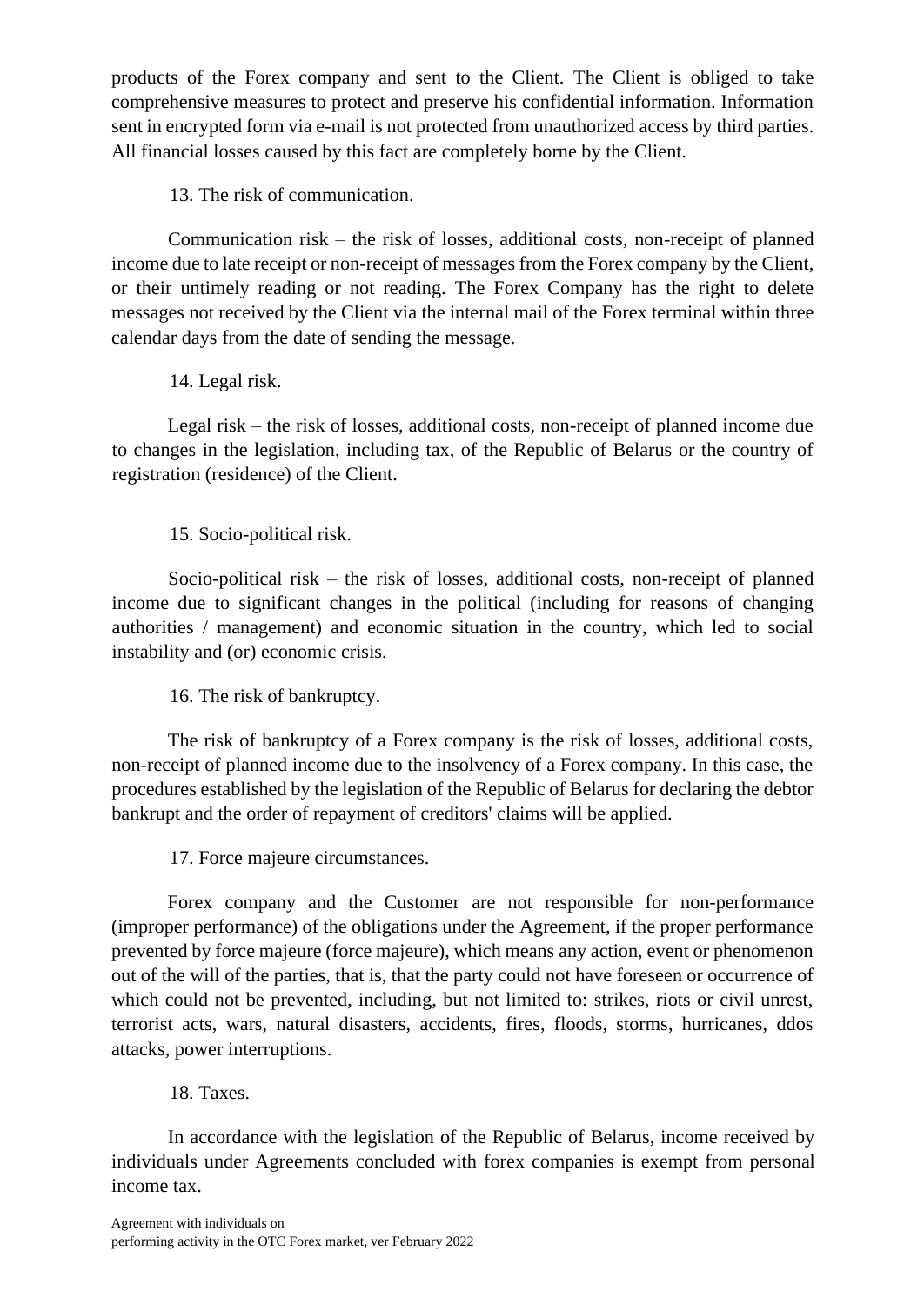There is a risk that income received by individuals who are not residents of the Republic of Belarus may be or become subject to taxation in the future, including due to changes in the legislation of the Client's country of residence or his personal circumstances. The Client is solely responsible for the payment of any taxes (fees, duties) that may be accrued to him in respect of income received as a result of his Operations. The forex company does not provide tax advice.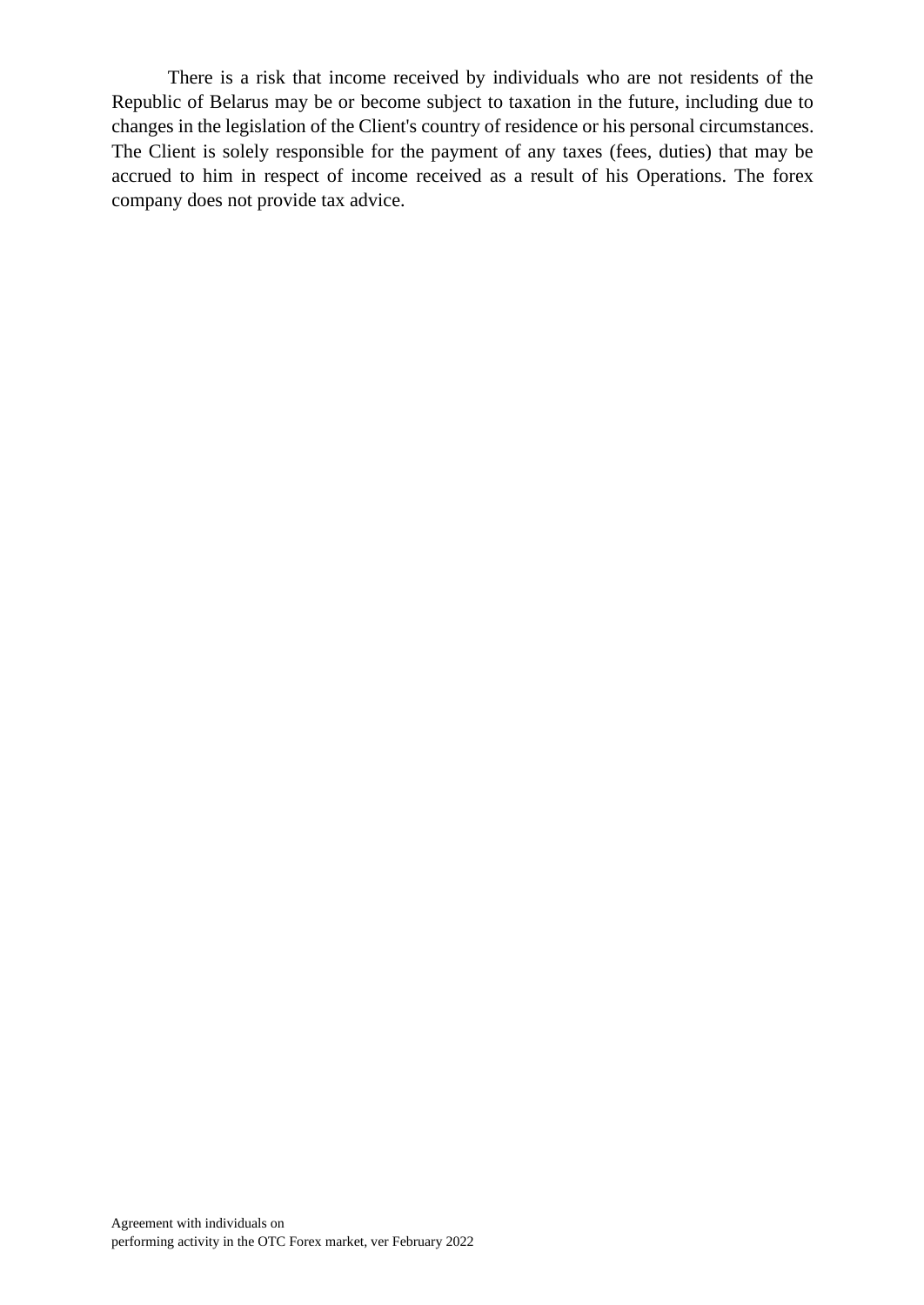APPROVED Order of the director of CJSC «Capital Com Bel» 30.11.2021 No. 72-OD

**Swap-Free Account Terms and Conditions** 

1. These Swap-Free Account Terms and Conditions (hereinafter referred to as the Terms) are a supplementary and integral part of the agreement with individuals on conducting operations involving non-deliverable over-the-counter (OTC) financial instruments (activity in the OTC Forex market) (hereinafter referred to as the Agreement) concluded between CJSC Capital Com Bel (hereinafter referred to as the Forex Company) and the Client, and they govern the terms and conditions of using a Swap-Free account.

These Terms supplement and modify the Agreement. The provisions of these Terms supersede the provisions of the Agreement only to the extent that the provisions of these Terms and the Agreement expressly conflict. Nothing in these Terms should be interpreted as invalidating the Agreement, the provisions of which will continue to govern the relationship between the Parties insofar as they do not expressly conflict with these Terms. In case of a contradiction between these Terms and the Agreement, the Terms shall prevail.

For these Terms, definitions and expressions shall have the meanings given to them as defined in the Agreement, unless the context otherwise requires.

2. By applying for a Swap-Free account, the Client explicitly expresses his/her approval and acceptance of these Terms.

3. A Swap-Free account is designed and offered by the Forex Company to its Clients who can not use a regular account owing to their religion, faith, or beliefs.

4. A Swap-Free account is an account with the following special conditions being applied:

4.1. No overnight commission (also known as "swap") is applied. If the Client holds a position open overnight, the overnight commission is not deducted from or added to the Client's deposit;

4.2. The spread size in a Swap-Free account may differ from the spread size in a regular account.

5. The Client can have only one type of account: a regular account or a Swap-Free account. For existing Clients, it is necessary to close the existing regular account before opening a Swap-Free account. Before closure of a regular account, the Client should make sure that a Swap-Free account is available for him/her by contacting the Forex Company via any appropriate means of communication.